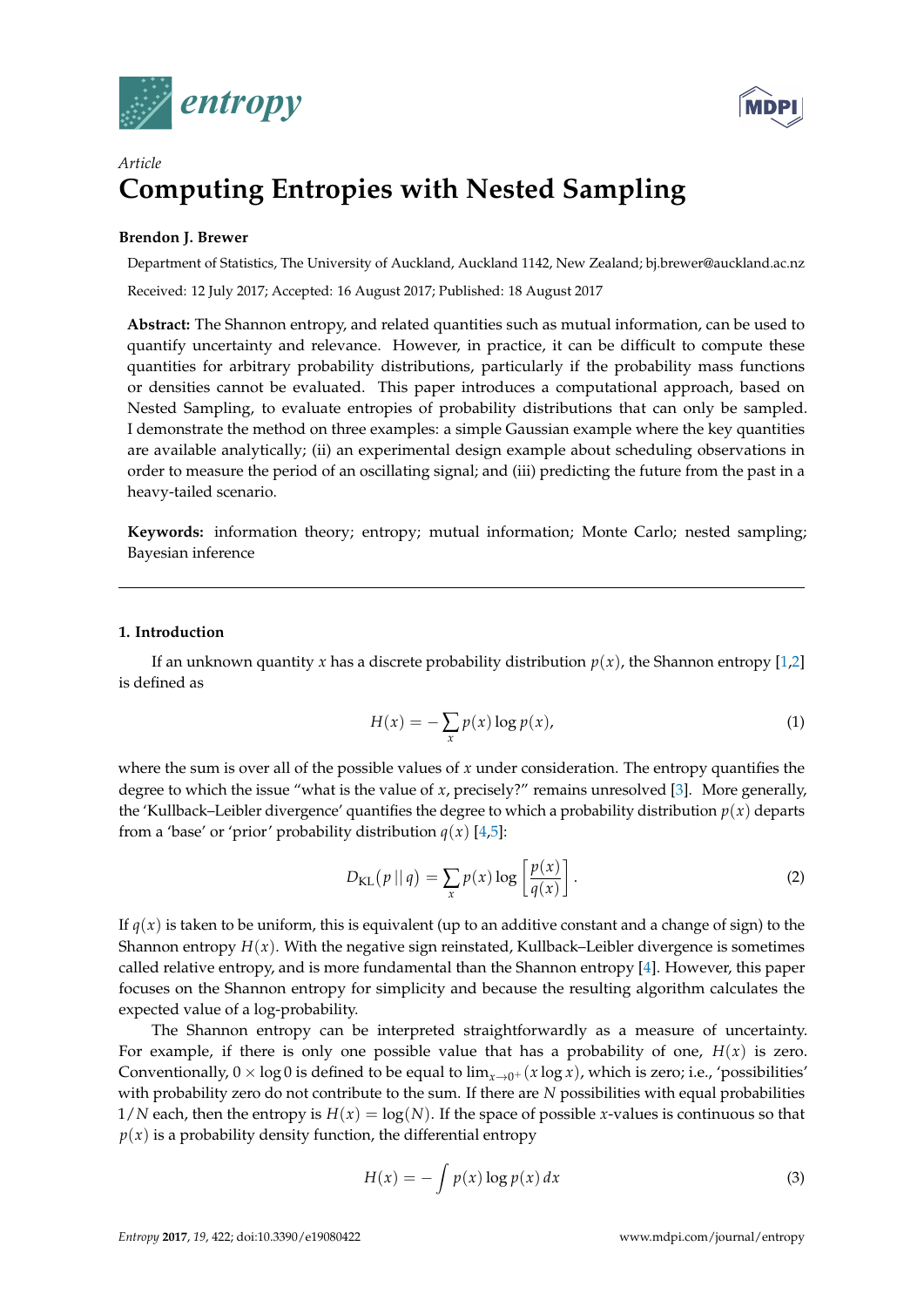quantifies uncertainty by generalising the log-volume of the plausible region, where volume is defined with respect to *dx*. Crucially, in continuous spaces, the differential entropy is not invariant under changes of coordinates, so any value given for a differential entropy must be understood with respect to the coordinate system that was used. Even in discrete cases, using the Shannon entropy assumes that each possibility contributes equally when counting possibilities—if this is inappropriate, the relative entropy should be used.

Entropies, relative entropies, and related quantities tend to be analytically available only for a few families of probability distributions. On the numerical side, if  $\log p(x)$  can be evaluated for any *x*, then simple Monte Carlo will suffice for approximating  $H(x)$ . On the other hand, if  $p(x)$  can only be *sampled* but not evaluated (for example, if  $p(x)$  is a marginal or conditional distribution, or the distribution of a quantity derived from *x*), then this will not work. Kernel density estimation or the like e.g., [\[6\]](#page-16-5) may be effective in this case, but is unlikely to generalise well to high dimensions.

This paper introduces a computational approach to evaluating the Shannon entropy *H*(*x*) of probability distributions that can only be sampled using Markov Chain Monte Carlo (MCMC). The key idea is that Nested Sampling can create an unbiased estimate of a *log*-probability, and entropies are averages of log-probabilities.

### *Notation and Conventions*

Throughout this paper, I use the compact 'overloaded' notation for probability distributions favoured by many Bayesian writers [\[7](#page-16-6)[,8\]](#page-16-7), writing  $p(x)$  for either a probability mass function or a probability density function, instead of the more cumbersome  $P(X = x)$  or  $f_X(x)$ . In the compact notation, there is no distinction between the 'random variable' itself (*X*) and a similarly-named dummy variable (*x*). Probability distributions are implicitly conditional on some prior information, which is omitted from the notation unless necessary. All logarithms are written log and any base can be used, unless otherwise specified (for example by writing  $\ln$  or  $\log_{10}$ ). Any numerical values given for the value of specific entropies are in *nats*, i.e., the natural logarithm was used.

Even though the entropy is written as  $H(x)$ , it is imperative that we remember that it is not a property of the value of *x* itself, but a property of the probability distribution used to describe a state of ignorance about *x*. Throughout this paper,  $H(x)$  is used as notation for both Shannon entropies (in discrete cases) and differential entropies (in continuous cases). Which one it is should be clear from the context of the problem at hand. I sometimes write general formulae in terms of sums (i.e., as they would appear in a discrete problem), and sometimes as integrals, as they would appear in a continuous problem.

# **2. Entropies in Bayesian Inference**

Bayesian inference is the use of probability theory to describe uncertainty, often about unknown quantities ('parameters') *θ*. Some data *d*, initially unknown but thought to be relevant to *θ*, is obtained. The prior information leads the user to specify a prior distribution  $p(\theta)$  for the unknown parameters, along with a conditional distribution  $p(d|\theta)$  describing prior knowledge of how the data is related to the parameters (i.e., if the parameters were known, what data would likely be observed?). By the product rule, this yields a *joint prior*

$$
p(\theta, d) = p(\theta)p(d|\theta), \tag{4}
$$

which is the starting point for Bayesian inference [\[5](#page-16-4)[,9\]](#page-16-8). In practical applications, the following operations are usually feasible and have a low computational cost:

- 1. Samples can be generated from the prior  $p(\theta)$ ;
- 2. Simulated datasets can be generated from  $p(d|\theta)$  for any given value of  $\theta$ ;<br>3. The likelihood,  $p(d|\theta)$ , can be evaluated cheaply for any *d* and  $\theta$ . Usually,
- 3. The likelihood, *p*(*d*|*θ*), can be evaluated cheaply for any *d* and *θ*. Usually, it is the log-likelihood that is actually implemented, for numerical reasons.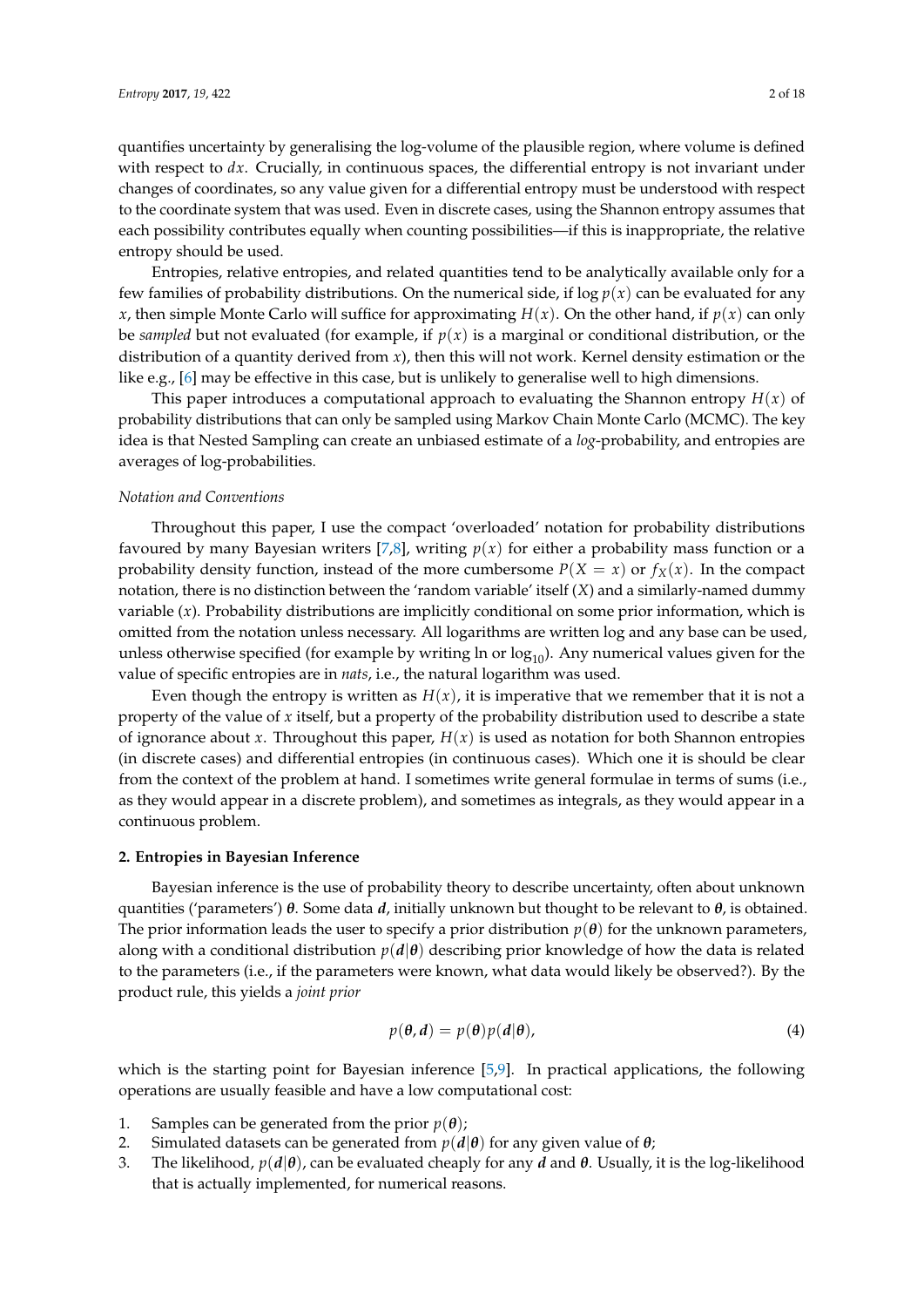Throughout this paper, I assume that these operations are available and inexpensive.

#### *2.1. The Relevance of Data*

The entropy of the prior  $p(\theta)$  describes the degree to which the question "what is the value of  $\theta$ , precisely?" remains unanswered, while the entropy of the joint prior  $p(\theta, d)$  describes the degree to which the question "what is the value of the pair  $(\theta, d)$ , precisely?" remains unanswered. The degree to which the question "what is the value of *θ*?" would remain unresolved if *d* were resolved is given by the conditional entropy

$$
H(\theta|d) = -\sum_{d} p(d) \sum_{\theta} p(\theta|d) \log p(\theta|d), \qquad (5)
$$

which is the expected value of the entropy of the posterior, averaged over all possible datasets that might be observed.

One might wish to compute  $H(\theta|d)$ , perhaps to compare it to  $H(\theta)$  and quantify how much might be learned about *θ*. This would be difficult because the expression for the posterior distribution

$$
p(\theta|d) = \frac{p(\theta)p(d|\theta)}{p(d)}\tag{6}
$$

contains the marginal likelihood:

$$
p(d) = \sum_{\theta} p(\theta) p(d|\theta),
$$
\n(7)

also known as the 'evidence', which tends to be computable but costly, especially when the summation is replaced by an integration over a high-dimensional parameter space.

It is important to distinguish between  $H(\theta|\mathbf{d})$  and the entropy of  $\theta$  given a particular value of *d*, which might be written  $H(\theta|d = d_{obs})$  ('obs' for observed). The former measures the degree to which one question answers another ex ante, and is a function of two questions. The latter measures the degree to which a question remains unresolved after conditioning on a specific statement (ex post), and is a function of a question and a statement.

# *2.2. Mutual Information*

The mutual information is another way of describing the relevance of the data to the parameters. Its definition, and relation to other quantities, is

$$
I(\theta; d) = \sum_{\theta} \sum_{d} p(\theta, d) \log \left[ \frac{p(\theta, d)}{p(\theta) p(d)} \right]
$$
(8)

$$
=H(\boldsymbol{\theta})+H(\boldsymbol{d})-H(\boldsymbol{\theta},\boldsymbol{d})
$$
\n(9)

$$
=H(d)-H(d|\theta)
$$
\n(10)

$$
=H(\boldsymbol{\theta})-H(\boldsymbol{\theta}|\boldsymbol{d}).
$$
\n(11)

The mutual information can also be written as the expected value (with respect to the prior over datasets  $p(d)$ ) of the Kullback–Leibler divergence from prior to posterior:

$$
I(\boldsymbol{\theta};\boldsymbol{d}) = \sum_{\boldsymbol{d}} p(\boldsymbol{d}) D_{\mathrm{KL}}(p(\boldsymbol{\theta}|\boldsymbol{d}) || p(\boldsymbol{\theta})).
$$
\n(12)

In terms of the prior, likelihood, and evidence, it is

$$
I(\boldsymbol{\theta};\boldsymbol{d}) = \sum_{\boldsymbol{\theta}} \sum_{\boldsymbol{d}} p(\boldsymbol{\theta}) p(\boldsymbol{d}|\boldsymbol{\theta}) \left[ \log p(\boldsymbol{d}|\boldsymbol{\theta}) - \log p(\boldsymbol{d}) \right],
$$
 (13)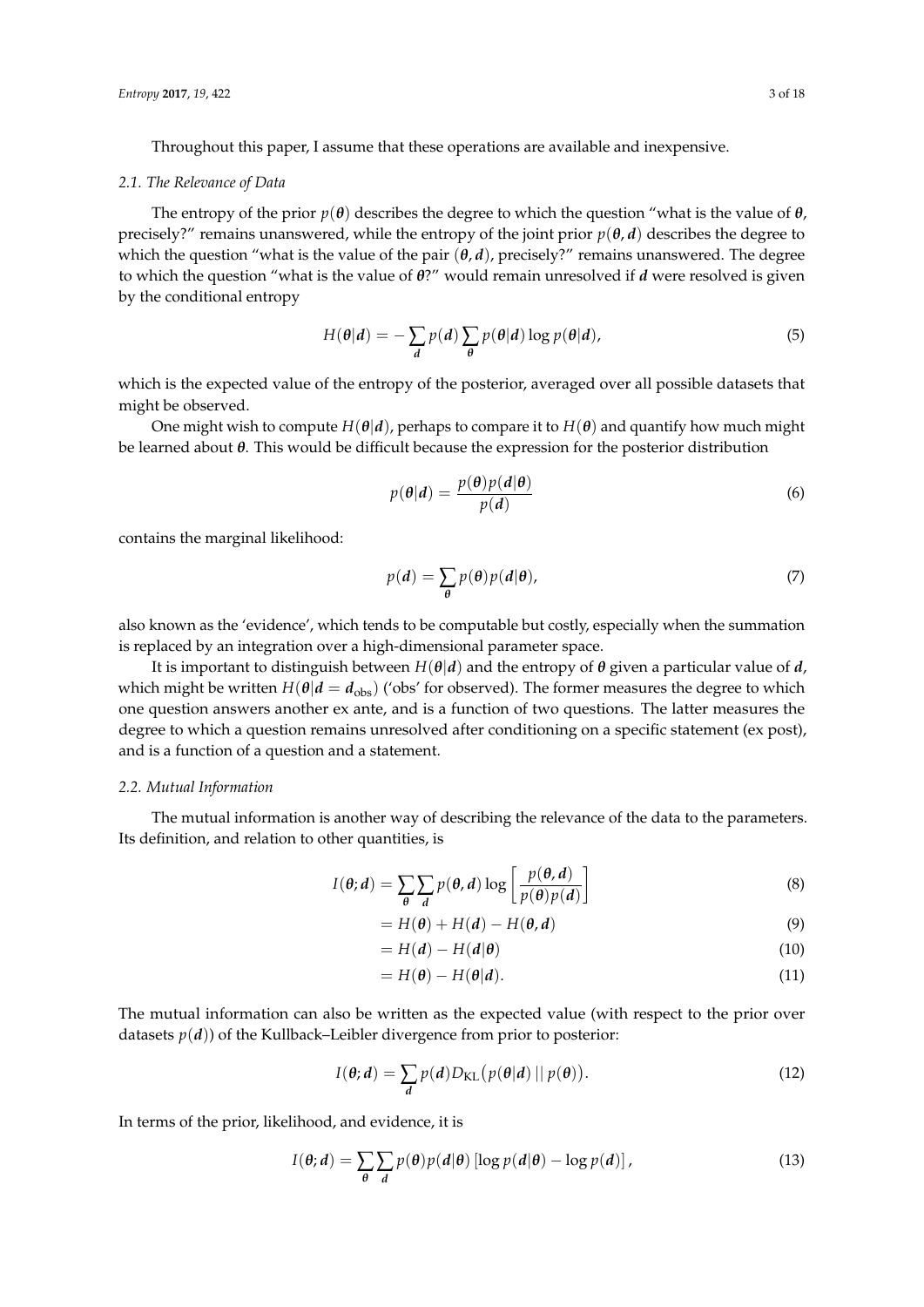i.e., the mutual information is the prior expected value of the log likelihood minus the log evidence. As with the conditional entropy, the computational difficulty appears in the form of the log evidence,  $\log p(d) = \log (\sum_{\theta} p(\theta) p(d|\theta))$ , which must be evaluated or estimated for many possible datasets.

For experimental design purposes, maximising the expected amount of information obtained from the data is a sensible goal. Formally, either maximising  $I(\theta; d)$  or minimising  $H(\theta|d)$  will produce the same result because the prior  $p(\theta)$  does not vary with the experimental design. Reference priors [\[10\]](#page-16-9) also maximise  $I(\theta; d)$  but vary the prior  $p(\theta)$  in the maximisation process while keeping the experimental design fixed.

# **3. Nested Sampling**

Nested Sampling (NS), introduced by Skilling [\[11\]](#page-16-10), is an algorithm whose aim is to calculate the evidence

$$
p(\theta) = \int p(\theta) p(d|\theta) d\theta,
$$
 (14)

or, in the simplified notation common when discussing computational matters,

$$
Z = \int \pi(\boldsymbol{\theta}) L(\boldsymbol{\theta}) d\boldsymbol{\theta}, \qquad (15)
$$

where  $\theta$  is the unknown parameter(s),  $\pi$  is the prior distribution, and *L* is the likelihood function. The original NS algorithm, and variations within the same family [\[12–](#page-16-11)[14\]](#page-16-12), have become popular tools in Bayesian data analysis [\[15–](#page-16-13)[17\]](#page-16-14) and have also found use in statistical physics [\[18–](#page-16-15)[20\]](#page-17-0), which was another of its aims. NS also estimates the Kullback–Leibler divergence from the prior  $\pi(\theta)$  to the posterior  $\pi(x)L(x)/Z$ , which Skilling calls the information. This is a measure of how much was learned about *θ* from the specific dataset, and is also useful for defining a termination criterion for NS.

While *Z* is a simple expectation with respect to  $\pi$ , the distribution of *L*-values implied by  $\pi$  tends to be very heavy-tailed, which is why simple Monte Carlo does not work. Equivalently, the integral over *θ* is dominated by very small regions where  $L(θ)$  is high.

To overcome this, NS evolves a population of *N* particles in the parameter space towards higher likelihood regions. The particles are initially initialised from the prior  $\pi(\theta)$ , and the particle with the lowest likelihood, *L* ∗ 1 , is found and its details are recorded as output. This worst particle is then discarded and replaced by a new particle drawn from the prior  $\pi$  but subject to the constraint that its likelihood must be above *L* ∗ 1 . This is usually achieved by cloning a surviving particle and evolving it with MCMC to explore the prior distribution but with a constraint on likelihood value,  $L(\theta) > L_1^*$ . This 'constrained prior' distribution has probability density proportional to

$$
\pi(\boldsymbol{\theta})\mathbb{1}\left(L(\boldsymbol{\theta})>L_1^*\right),\tag{16}
$$

where  $\mathbb{1}$  () is an indicator function that returns one if the argument is true and zero if it is false.

This process is repeated, resulting in an increasing sequence of likelihoods

$$
L_1^*, L_2^*, L_3^*, \dots \tag{17}
$$

Defining  $X(\ell)$  as the amount of prior mass with likelihood greater than some threshold  $\ell$ ,

$$
X(\ell) = \int \pi(\boldsymbol{\theta}) \mathbb{1} \left( L(\boldsymbol{\theta}) > \ell \right) d\boldsymbol{\theta}, \tag{18}
$$

and each discarded point in the sequence can be assigned an *X*-value, which transforms *Z* to a one-dimensional integral. Skilling's [\[11\]](#page-16-10) key insight was that the *X*-values of the discarded points are approximately known from the nature of the algorithm. Specifically, each iteration reduces the prior mass by approximately a factor  $e^{-1/N}$ . More accurately, the conditional distribution of  $X_i$  given  $X_{i-1}$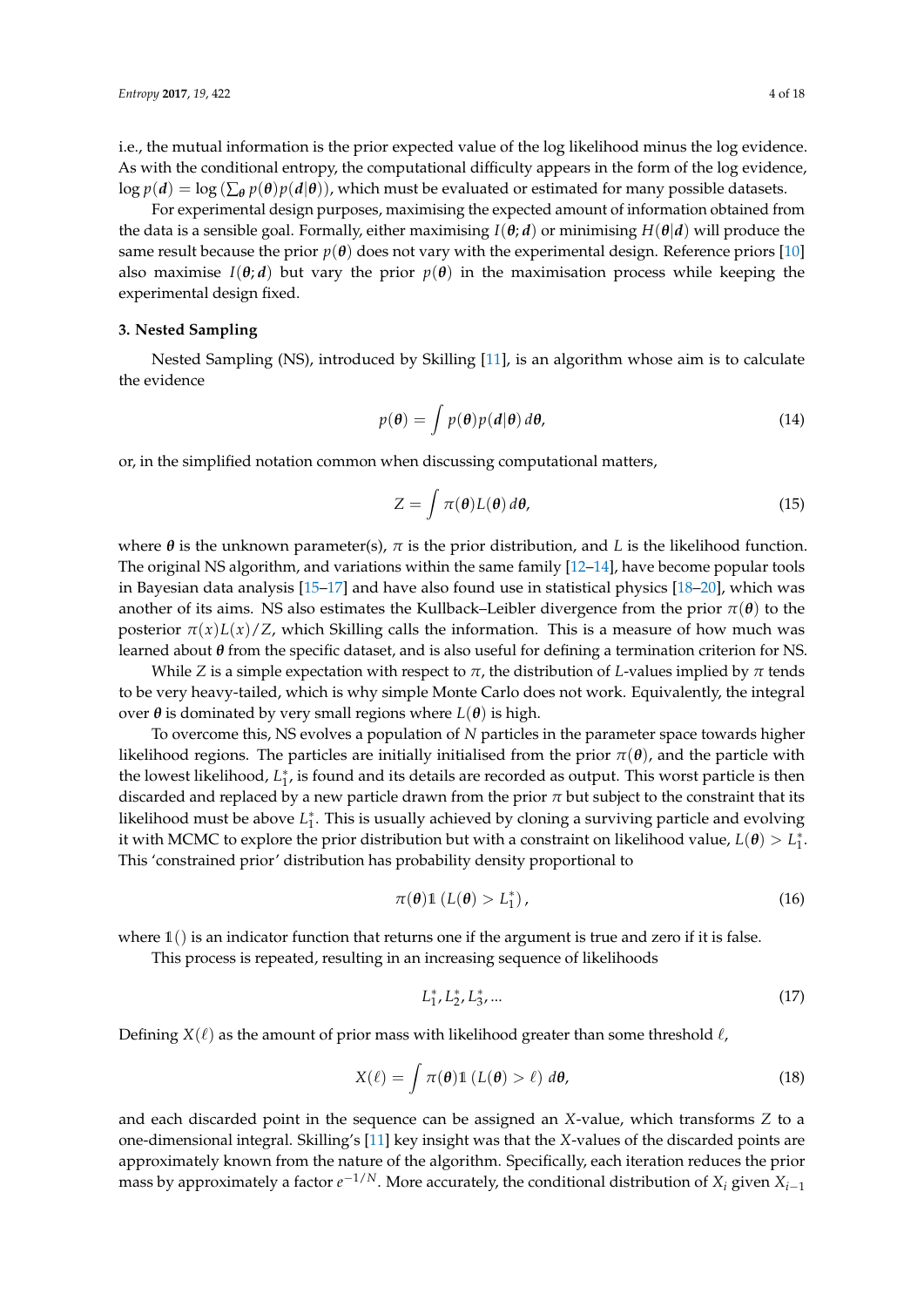(and the definition of the algorithm) is obtainable by letting  $t_i \sim \text{Beta}(N, 1)$  and setting  $X_{i+1} := t_i X_{i-1}$ (where  $X_1 = t_1$ ). The  $t_i$  quantities are the proportion of the remaining prior mass that is *retained* at each iteration, after imposing the constraint of the latest *L* ∗ value.

#### *The Sequence of X-Values*

The sequence of *X*-values is defined by

$$
X_1 = t_1,\tag{19}
$$

$$
X_2 = t_2 X_1, \t\t(20)
$$

$$
X_3 = t_3 X_2, \t\t(21)
$$

and so on, i.e.,  $X_i$  can be written as

<span id="page-4-0"></span>
$$
X_i = \prod_{k=1}^i t_k. \tag{22}
$$

Taking the log and multiplying both sides by –1, we get

$$
-\ln X_i = \sum_{k=1}^{i} (-\ln t_k).
$$
 (23)

Consider *t<sup>i</sup>* , the fraction of the remaining prior mass that is retained in each NS iteration. By a change of variables, the distribution for these compression factors *t<sup>i</sup>* ∼Beta(*N*, 1) corresponds to an exponential distribution for  $-\ln(t_i)$ :

<span id="page-4-1"></span>
$$
-\ln t_i \sim \text{Exponential}(N). \tag{24}
$$

From Equations [23](#page-4-0) and [24,](#page-4-1) we see that the sequence of − ln *X* values produced by a Nested Sampling run can be considered as a Poisson process with a rate equal to *N*, the number of particles. This is why separate NS runs can be simply merged [\[11,](#page-16-10)[21\]](#page-17-1). Walter [\[22\]](#page-17-2) showed how this view of the NS sequence of points can be used to construct a version of NS that produces unbiased (in the frequentist sense) estimates of the evidence. However, it can also be used to construct an unbiased estimator of a log-probability, which is more relevant to information theoretic quantities discussed in the present paper.

Consider a particular likelihood value  $\ell$  whose corresponding *X*-value we would like to know. Since the − ln *X<sup>i</sup>* values have the same distribution as the arrival times of a Poisson process with rate *N*, the probability distribution for the number of points in an interval of length *w* is Poisson with expected value *Nw*. Therefore, the expected number of NS discarded points with likelihood below  $\ell$  is  $-N \ln X(\ell)$ :

$$
\langle n(L(\theta_i) \leq \ell) \rangle = -N \ln X(\ell). \tag{25}
$$

We can therefore take  $n(L(\theta_i) \leq \ell)/N$ , the number of points in the sequence with likelihood below  $\ell$ divided by the number of NS particles, as an unbiased estimator of − ln *X*(`). The standard deviation of the estimator is  $\sqrt{-\ln X(\ell)/N}$ .

## **4. The Algorithm**

The above insight, that the number of NS discarded points with likelihood below  $\ell$  has expected value  $−N \ln X(\ell)$ , is the basis of the algorithm. If we wish to measure a log-probability  $− \ln X(\ell)$ , we can use NS to do it.  $\pi(\theta)$  and  $L(\theta)$  need not be the prior and likelihood, respectively, but can be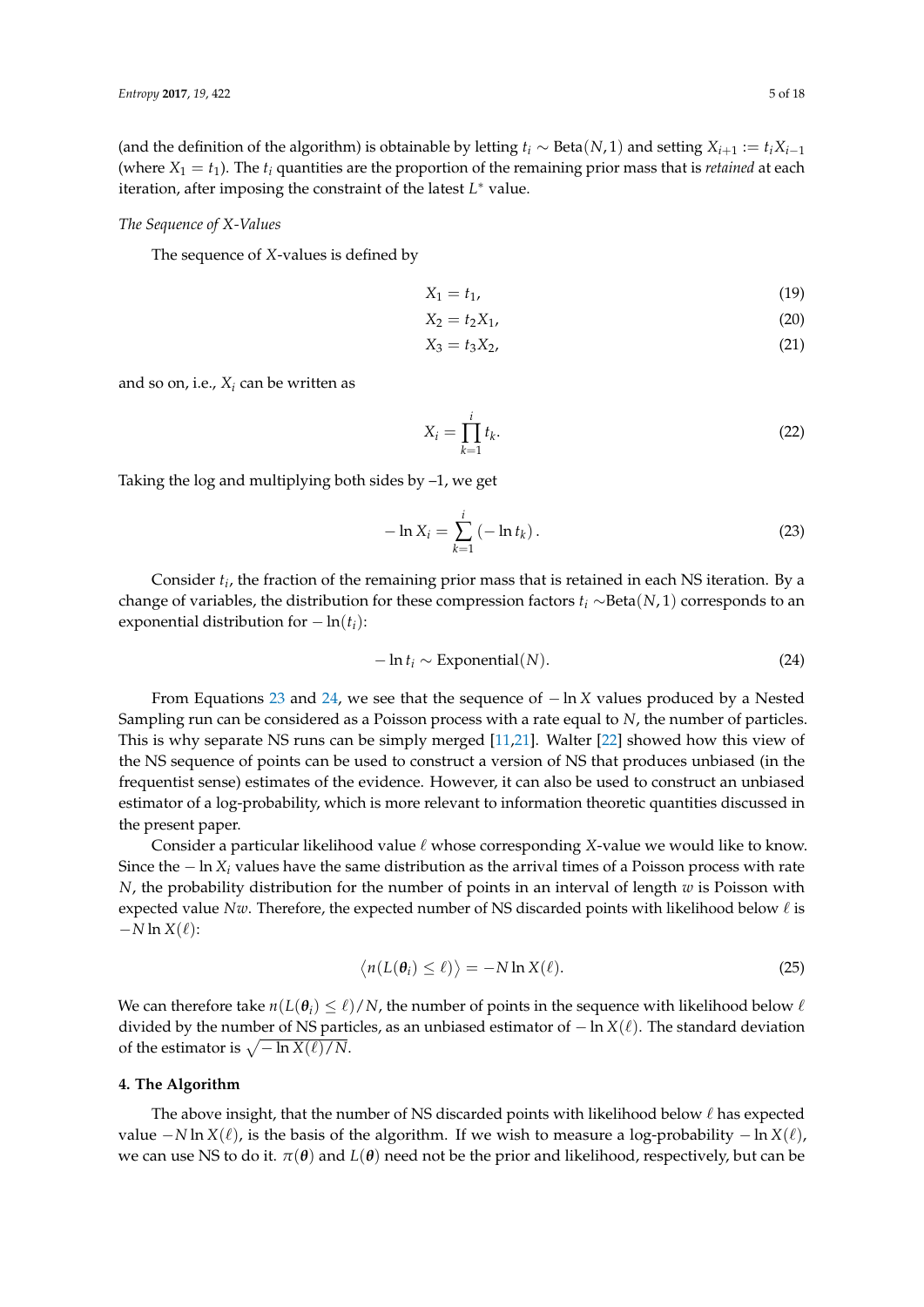any probability distribution (over any space) and any function whose expected value is needed for a particular application.

See Algorithm [1](#page-5-0) for a step-by-step description of the algorithm. The algorithm is written in terms of an unknown quantity *θ* whose entropy is required. In applications, *θ* may be parameters, a subset of the parameters, data, some function of the data, parameters and data jointly, or whatever.

# <span id="page-5-0"></span>**Algorithm 1** The algorithm which estimates the expected value of the depth:

 $-\int p(\theta_{\text{ref}}) \int p(\theta) \log [P(d(\theta, \theta_{\text{ref}}) < r | \theta_{\text{ref}})] d\theta d\theta_{\text{ref}},$ 

that is, minus the expected value of the log-probability of a small region near *θ*ref, which can be converted to an estimate of an entropy or differential entropy. The part highlighted in green is standard Nested Sampling with quasi-prior  $p(\theta)$  and quasi-likelihood given by minus a distance function  $d(\theta; \theta_{\text{ref}})$ . The final result,  $h_{\text{final}}$ , is an estimate of the expected depth.

| Set the numerical parameters:                                                                        |                                                                                                                                               |
|------------------------------------------------------------------------------------------------------|-----------------------------------------------------------------------------------------------------------------------------------------------|
| $N \in \{1, 2, 3, \}$                                                                                | $\triangleright$ the number of Nested Sampling particles to use                                                                               |
| $r\geq 0$                                                                                            | $\triangleright$ the tolerance                                                                                                                |
| $\hat{\mathbf{h}} \leftarrow \{\}$                                                                   | $\triangleright$ Initialise an empty list of results                                                                                          |
| while more iterations desired do                                                                     |                                                                                                                                               |
| $k \leftarrow 0$                                                                                     | $\triangleright$ Initialise counter                                                                                                           |
| Generate $\theta_{ref}$ from $p(\theta)$                                                             | $\triangleright$ Generate a reference point                                                                                                   |
| Generate $\{\boldsymbol{\theta}_i\}_{i=1}^N$ from $p(\boldsymbol{\theta})$                           | $\triangleright$ Generate initial NS particles                                                                                                |
|                                                                                                      | Calculate $d_i \leftarrow d(\theta_i; \theta_{ref})$ for all $i \in \mathcal{C}$ Calculate distance of each particle from the reference point |
| $i^* \leftarrow \operatorname{argmin}(\lambda i \rightarrow d_i)$                                    | $\triangleright$ Find the worst particle (greatest distance)                                                                                  |
| $d_{\max} \leftarrow d_{i^*}$                                                                        | $\triangleright$ Find the greatest distance                                                                                                   |
| while $d_{\max} > r$ do                                                                              |                                                                                                                                               |
| Replace $\theta_{i^*}$ with $\theta_{\text{new}}$ from $p(\theta   d(\theta) < d_{\text{max}})$      | $\triangleright$ Replace worst particle                                                                                                       |
| Calculate $d_{i^*} \leftarrow d(\boldsymbol{\theta}_{\text{new}}; \boldsymbol{\theta}_{\text{ref}})$ | > Calculate distance of new particle from reference point                                                                                     |
| $i^* \leftarrow \operatorname{argmin}(\lambda i \rightarrow d_i)$                                    | $\triangleright$ Find the worst particle (greatest distance)                                                                                  |
| $d_{\max} \leftarrow d_{i^*}$                                                                        | $\triangleright$ Find the greatest distance                                                                                                   |
| $k \leftarrow k+1$                                                                                   | $\triangleright$ Increment counter k                                                                                                          |
| $\hat{\mathbf{h}} \leftarrow \text{append}(\hat{\mathbf{h}}, k/N)$                                   | $\triangleright$ Append latest estimate to results                                                                                            |
| $\widehat{h}_{\text{final}} \leftarrow \frac{1}{\text{num iterations}} \sum \widehat{\mathbf{h}}$    | $\triangleright$ Average results                                                                                                              |

The idea is to generate a reference particle  $\theta_{\text{ref}}$  from the distribution  $p(\theta)$  whose entropy is required. Then, a Nested Sampling run evolves a set of particles  $\{\bm{\theta}\}_{i=1}^N$ , initially representing  $p(\bm{\theta})$ , towards *θ*ref in order to measure the log-probability near *θ*ref (see Figure [1\)](#page-6-0). Nearness is defined using a distance function  $d(\theta; \theta_{\text{ref}})$ , and the number of NS iterations taken to reduce the distance to below some threshold *r* (for 'radius') provides an unbiased estimate of

$$
(\text{depth}) = -\log \left[ P(d(\theta; \theta_{\text{ref}}) < r) \right],\tag{26}
$$

which I call the 'depth'. For example, if  $N = 10$  Nested Sampling particles are used, and it takes 100 iterations to reduce the distance to below *r*, then the depth is 10 nats.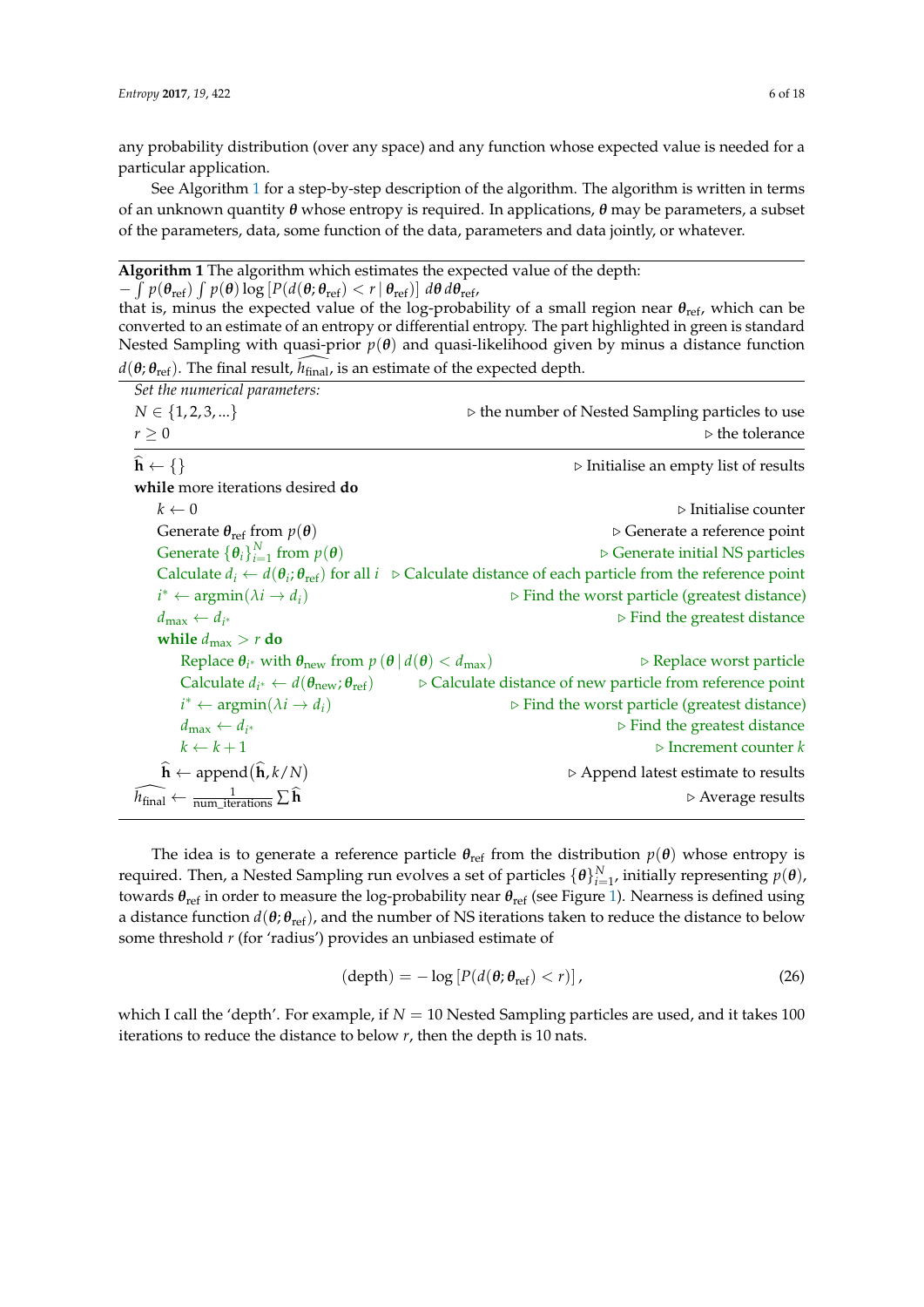<span id="page-6-0"></span>

**Figure 1.** To evaluate the log-probability (or density) of the blue probability distribution near the red point, Nested Sampling can be used, with the blue distribution playing the role of the "prior" in NS, and the Euclidean distance from the red point (illustrated with red contours) playing the role of the negative log-likelihood. Averaging over selections of the red point gives an estimate of the entropy of the blue distribution.

If we actually want the differential entropy

$$
H(\boldsymbol{\theta}) = -\int p(\boldsymbol{\theta}) \log p(\boldsymbol{\theta}) d\boldsymbol{\theta}, \qquad (27)
$$

we can use the fact that density equals mass divided by volume. Assume *r* is small, so that

$$
P(d(\boldsymbol{\theta}; \boldsymbol{\theta}_{\text{ref}}) < r \mid \boldsymbol{\theta}_{\text{ref}}) \approx p(\boldsymbol{\theta}_{\text{ref}}) \int_{d(\boldsymbol{\theta}; \boldsymbol{\theta}_{\text{ref}}) < r} d\boldsymbol{\theta} \tag{28}
$$

$$
=p(\theta_{\rm ref})V,\tag{29}
$$

where *V* is the volume of the region where  $d(\theta;\theta_{\rm ref}) < r$ . Then,  $H(\theta) = \langle (\text{depth}) \rangle_{p(\theta)} + \log V(r)$ . It is important to remember that the definition of volume here is in terms of the coordinates *θ*, and that a change of coordinates (or a change of the definition of the distance function) would result in a different value of the differential entropy. This is equivalent to counting possibilities or volumes with a different choice of base measure  $q(\theta)$ .

Reducing *r* towards zero ought to lead to a more accurate result because the probability density at a point will be more accurately approximated by the probability of a small region containing the point, divided by the volume of that region. On the other hand, smaller values of *r* will lead to more Nested Sampling iterations required, and hence less accuracy in the depth estimates. Thus, there is a an awkward trade-off involved in choosing the value of *r*, which will need to be investigated more thoroughly in the future. However, the algorithm as it currently stands ought to be useful for calculating the entropies of any low-to-moderate dimensional functions of an underlying high-dimensional space.

If the distance function  $d(\theta_{ref}, \theta)$  is chosen to be Euclidean, the constraint  $d(\theta_{ref}, \theta) < r$ corresponds to a ball in the space of possible *θ*ref values. The volume of such a ball, of radius *r* in *n* dimensions, is

$$
V = \frac{(\pi r^2)^{n/2}}{\left(\frac{n}{2}\right)!}.\tag{30}
$$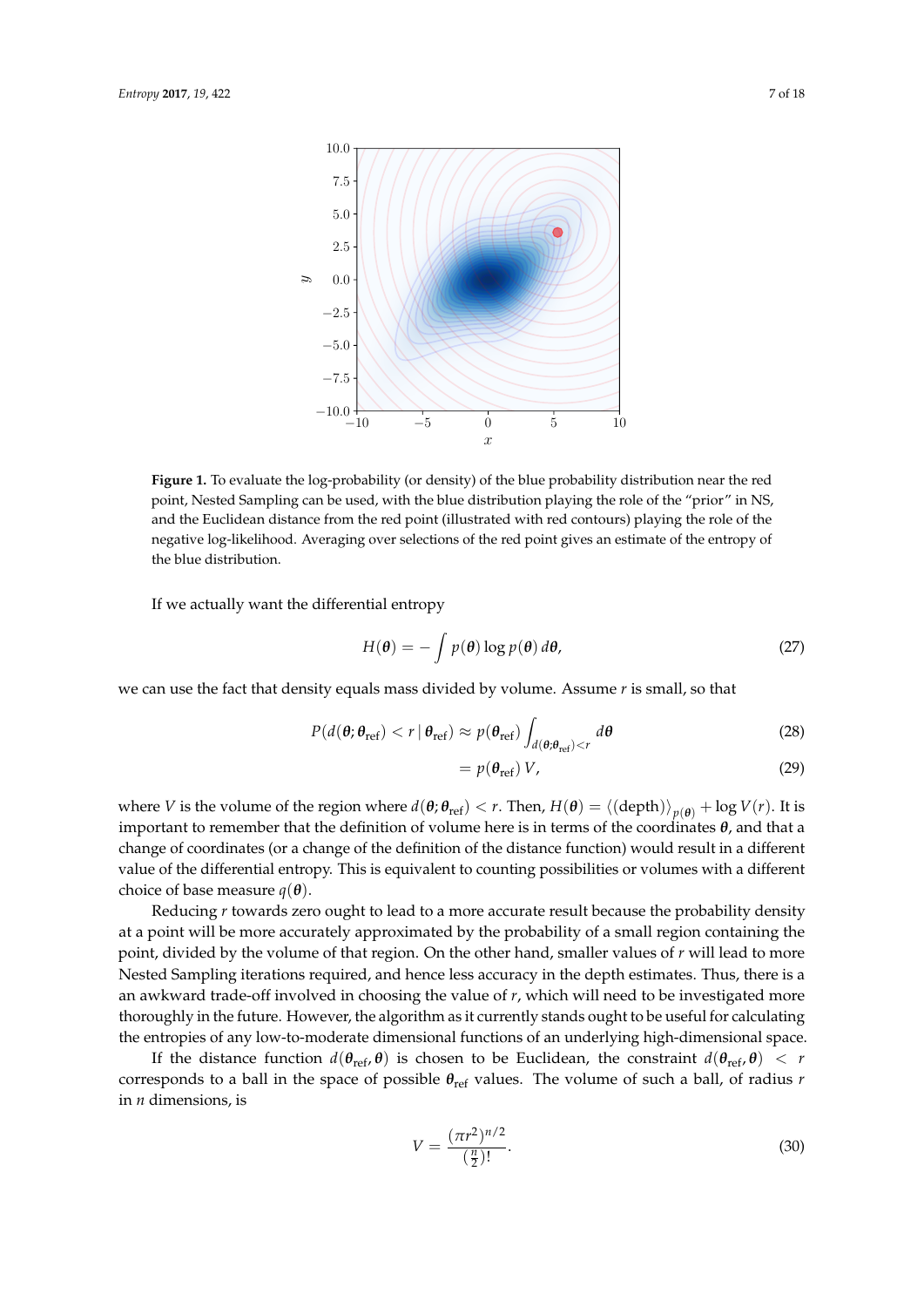In one dimension, if the threshold *r* is not small, we might think we are calculating the entropy associated with the question 'what is  $\theta$ , to within a tolerance of  $\pm r$ ?'. This is not quite correct. See Appendix [A](#page-14-0) for a discussion of this type of question.

In the following sections, I demonstrate the algorithm on three example problems. For each of the examples, I used 1000 repetitions of NS (i.e., 1000 reference particles), and used 10 NS particles and 10,000 MCMC steps per NS iteration.

# **5. Example 1: Entropy of a Prior for the Data**

This example demonstrates how the algorithm may be used to determine the entropy for a quantity whose distribution can only be sampled, in this case, a prior distribution over datasets.

Consider the basic statistics problem of inferring a quantity  $\mu$  from 100 observations  $x = \{x_1, ..., x_{100}\}$  whose probability distribution (conditional on  $\mu$ ) is

$$
p(x_i|\mu) \sim \text{Normal}(\mu, 1). \tag{31}
$$

I assumed a Normal $(0, 10^2)$  prior for  $\mu$ . Before getting the data, the prior information is described by the joint distribution

<span id="page-7-0"></span>
$$
p(\mu, x) = p(\mu)p(x|\mu).
$$
\n(32)

The prior over datasets is given by the marginal distribution

$$
p(x) = \int p(\mu, x) d\mu.
$$
 (33)

This is the distribution whose differential entropy I seek in this section. Its true value is available analytically in this case, by noting that the posterior is available in closed form for any dataset:

$$
\mu | \mathbf{x} \sim \text{Normal}\left(\frac{1}{100.01} \sum_{i=1}^{100} x_i, \left[\frac{10}{\sqrt{10001}}\right]^2\right),\tag{34}
$$

which enables the calculation of the mutual information and hence  $H(x)$ . The true value of  $H(x)$  is 146.499 nats. However, in most situations, the entropy of a marginal distribution such as this is not available in closed form.

To use the algorithm, a distance function  $d(i)$  must be defined, to quantify how far the NS particles are from the reference particle. To calculate the entropy of the data, I applied the algorithm in the joint space of possible parameters and datasets, i.e., distribution of reference particles followed Equation [32.](#page-7-0) For the distance function, which helps the NS particles approach the reference particle, I used a simple Euclidean metric in the space of datasets:

$$
d\left(\boldsymbol{\theta};\boldsymbol{\theta}_{\text{ref}}\right) = \sqrt{\sum_{i=1}^{100} \left(x_i - x_{\text{ref},i}\right)^2}.
$$
 (35)

Since the distance function refers only to the data  $x$  and not the parameter  $\mu$ , the sampling is effectively done in the space of possible datasets only — the parameter  $\mu$  can be thought of as merely a latent variable allowing  $p(x)$  to be explored conveniently.

I ran the algorithm and computed the average depth using a tolerance of  $r = 10^{-3}\sqrt{100}$ , so that the root mean square difference between points in the two datasets was about  $10^{-3}$ . From the algorithm, the estimate of the expected depth was

$$
\langle (\text{depth})_x \rangle = 698.25 \pm 0.34. \tag{36}
$$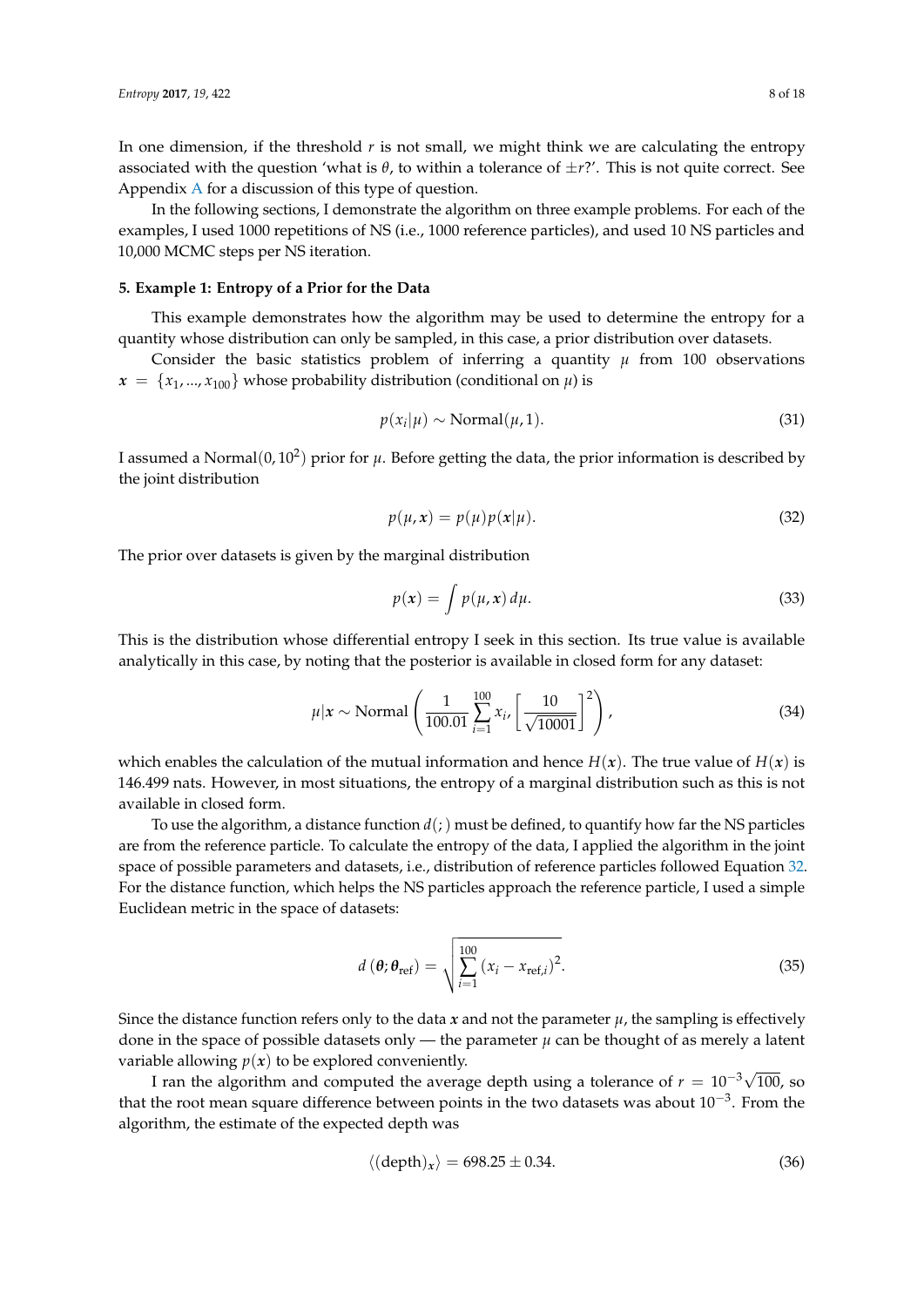The uncertainty here is the standard error of the mean, i.e., the standard deviation of the depth estimates divided by square root of the number of NS repetitions (the number of reference particles whose depth was evaluated).

The log-volume of a 100-dimensional ball of radius  $r = 10^{-3}\sqrt{100}$  is -551.76. Therefore, the differential entropy is estimated to be

$$
H(x) \approx 146.49 \pm 0.34,\tag{37}
$$

which is very close to the true value (perhaps suspiciously close, but this was just a fluke).

To carry out the sampling for this problem, Metropolis–Hastings moves that explore the joint prior distribution  $p(\mu, x)$  had to be implemented. Four basic kinds of proposals were used: (i) those which change  $\mu$  while leaving  $x$  fixed; (ii) those which change  $\mu$  and shift  $x$  correspondingly; (iii) those which resample a subset of the *xs* from  $p(x|\mu)$ ; and (iv) those which move a single *x* slightly.

#### **6. Example 2: Measuring the Period of an Oscillating Signal**

In physics and astronomy, it is common to measure an oscillating signal at a set of times {*t*1, ..., *tn*}, in order to infer the amplitude, period, and phase of the signal. Here, I demonstrate the algorithm on a toy version of Bayesian experimental design: at what times should the signal be observed in order to obtain as much information as possible about the period? To answer this, we need to be able to calculate the mutual information between the unknown period and the data.

As the algorithm lets us calculate the entropy of any distribution that can be sampled by MCMC, there are several options. The mutual information can be written in various ways, such as the following:

$$
I(\boldsymbol{\theta};\boldsymbol{d}) = H(\boldsymbol{\theta}) + H(\boldsymbol{d}) - H(\boldsymbol{\theta},\boldsymbol{d}),
$$
\n(38)

$$
I(\boldsymbol{\theta};\boldsymbol{d}) = H(\boldsymbol{d}) - H(\boldsymbol{d}|\boldsymbol{\theta}),
$$
\n(39)

$$
I(\boldsymbol{\theta};\boldsymbol{d}) = H(\boldsymbol{\theta}) - H(\boldsymbol{\theta}|\boldsymbol{d}),\tag{40}
$$

$$
I(\boldsymbol{\theta};\boldsymbol{d}) = \int p(\boldsymbol{d}) D_{\mathrm{KL}}\left(p(\boldsymbol{\theta}|\boldsymbol{d}) \mid p(\boldsymbol{\theta})\right) d\boldsymbol{d},\tag{41}
$$

$$
I(\boldsymbol{\theta};\boldsymbol{d}) = D_{\mathrm{KL}}\left(p(\boldsymbol{\theta},\boldsymbol{d})\left\|p(\boldsymbol{\theta})p(\boldsymbol{d})\right.\right).
$$
 (42)

In a Bayesian problem where *θ* is an unknown parameter and *d* is data, the first and second formulas would be costly to compute because the high dimensional probability distribution for the dataset would require a large number of NS iterations to compute  $H(d)$  and  $H(\theta, d)$ . The fourth involves the Kullback–Leibler divergence from the prior to the posterior, averaged over all possible datasets. This is straightforward to approximate with standard Nested Sampling, but the estimate for a given dataset may be biased. It is quite plausible that the bias is negligible compared to the variance from averaging over many datasets. This is probably true in many situations.

However, more significantly, the above method would not work if we want *I*(*θ*; *d*) for a single parameter or a subset of them, rather than for all of the parameters. The prior-to-posterior KL divergence measured by standard NS is the amount learned about *all* parameters, including nuisance parameters. Therefore, I adopted the third formula as the best way to compute  $I(\theta; d)$ . In the sinusoidal example, the parameter of interest is the period, whereas the model will contain other parameters as well. Since the period will have its prior specified explicitly,  $H(\theta)$  will be available analytically. I then use the algorithm to obtain  $H(\theta|d)$  as follows:

$$
H(\theta|d) = \int p(d_{\text{ref}})H(\theta|d = d_{\text{ref}})dd_{\text{ref}}.
$$
 (43)

This is an expected value over datasets, of the entropy of the posterior given each dataset. I ran the algorithm by generating reference particles from  $p(\theta, d)$ , i.e., generating parameter values from the prior, along with corresponding simulated datasets. Given each simulated dataset, I used NS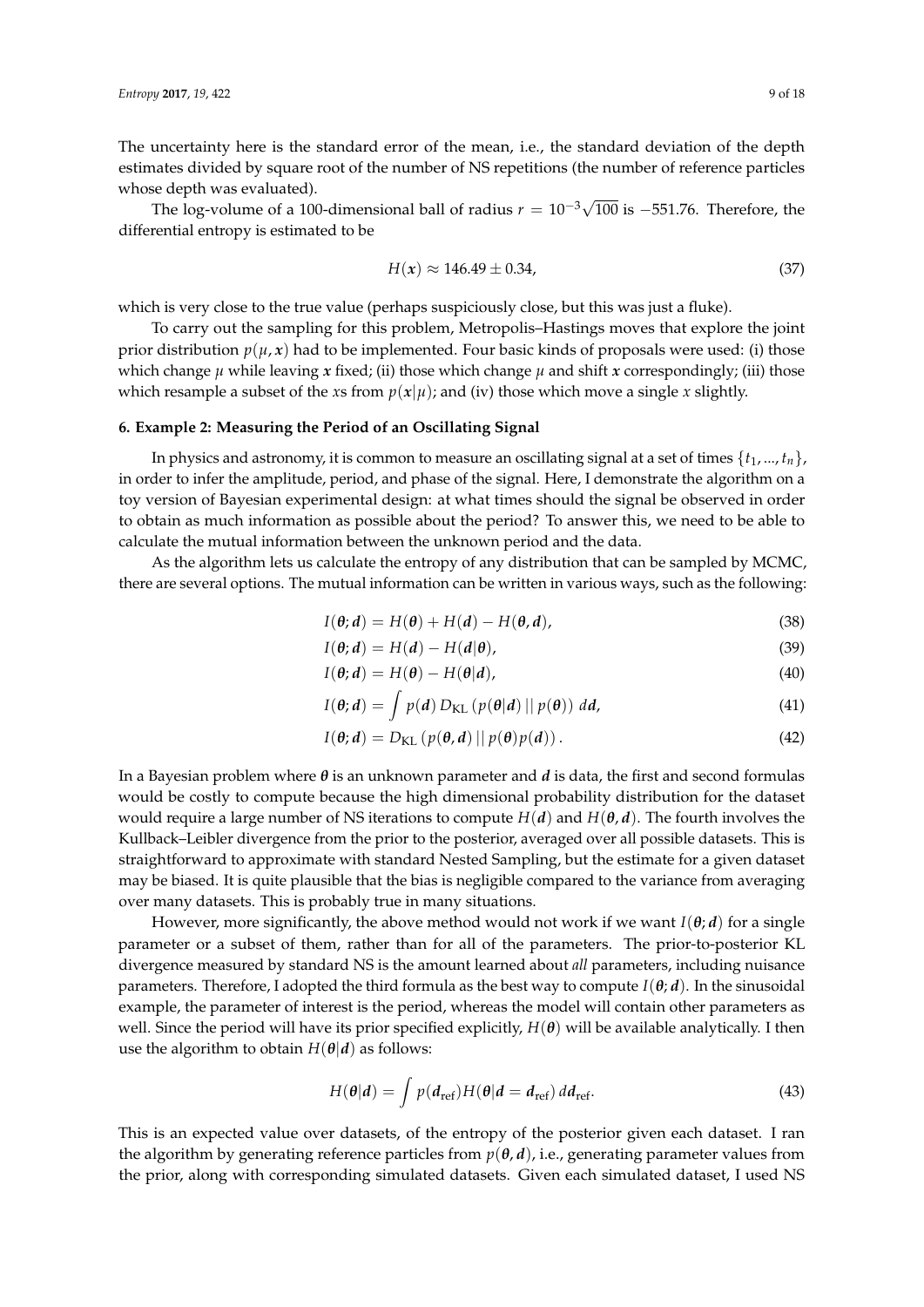to compute an unbiased estimate of  $H(\theta|d = d_{\text{ref}})$ , by evolving a set of particles (initially from the posterior) towards the reference particle. The role of the "prior" in the NS is actually taken by the posterior, and the "likelihood" was minus a distance function defined in terms of the parameter(s) of interest.

To generate the initial NS particles from the posterior, I used standard MCMC (targeting the posterior), initialised at the *θ*-value that produced the simulated dataset *d*<sub>ref</sub>, which is a perfect sample from the posterior.

#### *6.1. Assumptions*

I consider two possible observing strategies, both involving *n* = 101 measurements. The 'even' strategy has observations at times

$$
t_i = \frac{i-1}{n-1} \tag{44}
$$

for  $i \in \{1, 2, ..., 101\}$ ; that is, the observation times are  $0, 0.01, 0.02, ..., 0.99, 1$ —evenly spaced from  $t = 0$ to *t* = 1, including the endpoints. The second, 'uneven' observing strategy schedules the observations according to

$$
t_i = \left(\frac{i - \frac{1}{2}}{n}\right)^3,\tag{45}
$$

which schedules observations close together initially, and further apart as time goes on.

A purely sinusoidal signal has the form

$$
y(t) = A \sin\left(\frac{2\pi t}{T} + \phi\right),\tag{46}
$$

where *A* is the amplitude, *T* is the period, and  $\phi$  is the phase. Throughout this section, I parameterise the period by its logarithm,  $\tau = \log_{10} T$ . I assumed the following priors:

$$
\ln A \sim \text{Normal}\left(0, 0.1^2\right),\tag{47}
$$

$$
\tau \sim \text{Uniform}(-1, 0),\tag{48}
$$

$$
\phi \sim \text{Uniform}(0, 2\pi),\tag{49}
$$

and the following conditional prior for the data:

$$
Y_i | A, T, \phi \sim \text{Normal}\left(y(t_i), 0.1^2\right). \tag{50}
$$

That is, the data is just the signal  $y(t)$  observed at particular times  $\{t_1, ..., t_n\}$ , with Gaussian noise of standard deviation 0.1. The amplitude of the sinusoid is very likely to be around 10 times the noise level, and the period is between 0.1 times and 1 time the duration of the data. An example signal observed with the even and uneven observing schedules is shown in Figure [2.](#page-10-0)

To carry out the sampling for this problem, Metropolis–Hastings moves that explore the posterior distribution *p*(*A*, *τ*, *φ*|*Y*) had to be implemented. I used heavy-tailed proposals (as in Section 8.3 of Brewer and Foreman-Mackey [\[23\]](#page-17-3)), which modified one parameter at a time.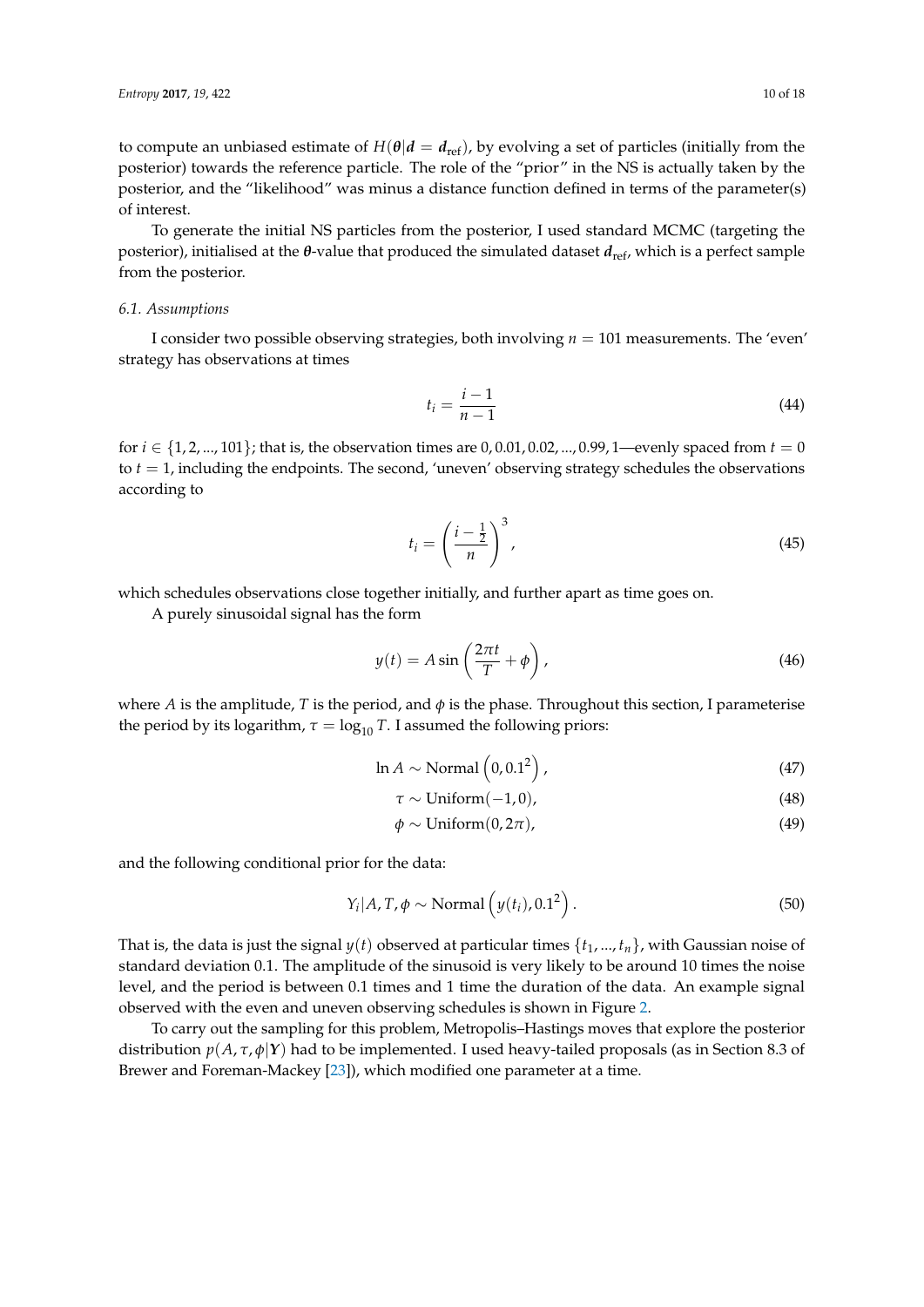<span id="page-10-0"></span>

**Figure 2.** A signal with true parameters  $A = 1$ ,  $\tau = -0.5$ , and  $\phi = 0$ , observed with noise standard deviation 0.1 with the even (gold points) and uneven (green points) observing strategies.

#### *6.2. Results*

Letting  $\tau = \log_{10} T$ , and treating *A* and  $\phi$  are nuisance parameters, I calculated the conditional entropy  $H(\tau|Y)$  using the algorithm with a tolerance of  $r = 10^{-5}$ . The distance function was just the absolute difference between *τ* and *τ*<sub>ref</sub>.

The result was

$$
\langle \text{(depth)} \rangle = 5.379 \pm 0.038. \tag{51}
$$

Converting to a differential entropy by adding  $ln(2r) = -10.820$ , the conditional entropy is

$$
H(\tau|Y) = -5.441 \pm 0.038 \text{ nats.}
$$
 (52)

Since the Uniform(0,1) prior for  $\tau$  has a differential entropy of zero, the mutual information is  $I(\tau; Y)$  =  $H(\tau) - H(\tau|Y) = 5.441 \pm 0.038$  nats.

The results for the uneven observing schedule were

$$
\langle \text{(depth)} \rangle = 5.422 \pm 0.038,\tag{53}
$$

$$
H(\tau|\mathbf{Y}) = -5.398 \pm 0.038,\tag{54}
$$

$$
I(\tau; Y) = 5.398 \pm 0.038
$$
 nats. (55)

The difference in mutual information between the two observation schedules is trivial. The situation may be different if we had allowed for shorter periods to be possible, as irregular observing schedules are known to reduce aliasing and ambiguity in the inferred period [\[24\]](#page-17-4). When inferring the period of an oscillating signal, multimodal posterior distributions for the period are common [\[17,](#page-16-14)[25\]](#page-17-5). The multimodality of the posterior here raises an interesting issue. Is the question we really want answered "what is the value of *T* **precisely**?", to which the mutual information relates? Most practicing scientists would not feel particularly informed to learn that the vast majority of possibilities had been ruled out, if the posterior still consisted of several widely separated modes! Perhaps, in some applications, a more appropriate question is "what is the value of  $T$  to within  $\pm 10\%$ ", or something along these lines. See Appendix [A](#page-14-0) for more about this issue.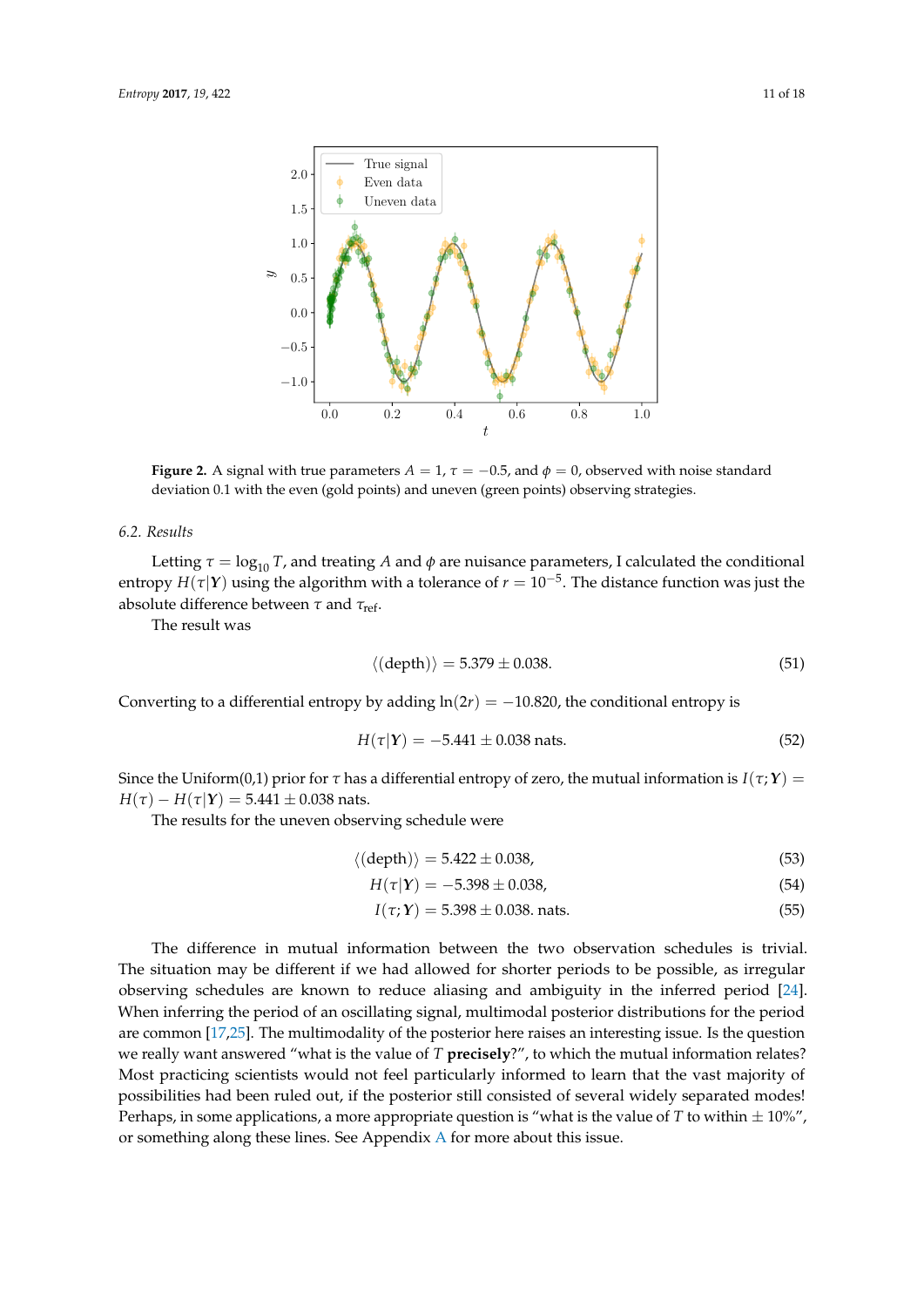In a serious experimental design situation, the relevance is not the only consideration (or the answer to every experimental design problem would be to obtain more data without limit), but it is a very important one.

#### **7. Example 3: Data with Pareto Distribution**

Consider a situation where the probability distribution for some data values  $x = \{x_1, x_2, ..., x_n\}$  is a Pareto distribution, conditional on a minimum value *x*min = 1 and a slope *α*:

$$
p(x|\alpha) = \prod_{i=1}^{n} \frac{\alpha}{x_i^{\alpha+1}},
$$
\n(56)

where all of the  $x_i$  are greater than  $x_{\text{min}} = 1$ . If  $\alpha$  is relatively low (close to zero), then this distribution is very heavy-tailed, and as  $\alpha$  increases, the probability density for the *x*s concentrates just above  $x = 1$ .

With heavy-tailed distributions, it can be difficult to predict future observations from past ones, a notion popularised by Taleb [\[26\]](#page-17-6). This occurs for three main reasons. First, the observations may not provide much information about the parameters (in this case, *α*). Second, even conditional on the parameters, the predictive distribution for future data can be heavy-tailed, implying a lot of uncertainty. Finally, one may always doubt the probability assignment on which such a calculation is based. However, the data clearly provides *some* nonzero amount of information about the future.

Consider  $n = 100$  data values, partitioned into two halves, so  $y = \{x_1, ..., x_{50}\} = \{y_1, ..., y_{50}\}$  is the first half of the data and  $z = \{x_{51},...,x_{100}\} = \{z_1,...,z_{50}\}$  is the second half. Let  $y_{\text{tot}}$  and  $z_{\text{tot}}$  be the totals of the two subsets of the data:

$$
y_{\text{tot}} = \sum_{i=1}^{50} y_i,
$$
 (57)

$$
z_{\text{tot}} = \sum_{i=1}^{50} z_i.
$$
 (58)

In this section, I use the algorithm to answer the questions: (i) How uncertain is *y*tot?; (ii) How uncertain is  $z_{tot}$ ?; and (iii) How informative is  $y_{tot}$  about  $z_{tot}$ ? These are quantified by  $H(y_{tot})$ ,  $H(z_{tot})$ , and *I*(*y*tot; *z*tot), respectively. This can be done despite the fact that *α* is unknown.

The prior for *α* was chosen to be lognormal such that the prior median of *α* is 1 and the prior standard deviation of ln *α* is also 1. Due to the heavy-tailed nature of the Pareto distribution, I ran the algorithm in terms of ln *y*tot and ln *z*tot. This affects the differential entropies but not the mutual information (which is invariant under changes of parameterisation). The joint distribution for ln *y*tot and  $\ln z_{\text{tot}}$ , whose properties I aimed to obtain, is shown in Figure [3.](#page-12-0)

Three types of Metropolis–Hastings proposals were used for this example: (i) a proposal that changes *α* and modifies all of the *x*s accordingly; (ii) a proposal that resamples a subset of the *x*s from the Pareto distribution; and (iii) a proposal that moves a single *x*-value slightly. A fourth proposal that moves *α* while keeping *x* fixed, i.e., a posterior-sampling move, was not implemented.

To compute the entropy of ln *y*tot, the distance function was just the absolute value of the distance between the NS particles and the reference particle in terms of ln *y*tot. The result, using a tolerance of  $r = 10^{-3}$ , was:

$$
\left\langle \left(\text{depth}\right)_{\ln y_{\text{tot}}}\right\rangle = 8.851 \pm 0.057. \tag{59}
$$

Correcting for the volume factor yields a differential entropy estimate of  $H(\ln y_{\text{tot}}) = 2.366 \pm 0.057$  nats. By the symmetry of the problem specification,  $H(\ln z_{\text{tot}}) = H(\ln y_{\text{tot}})$ .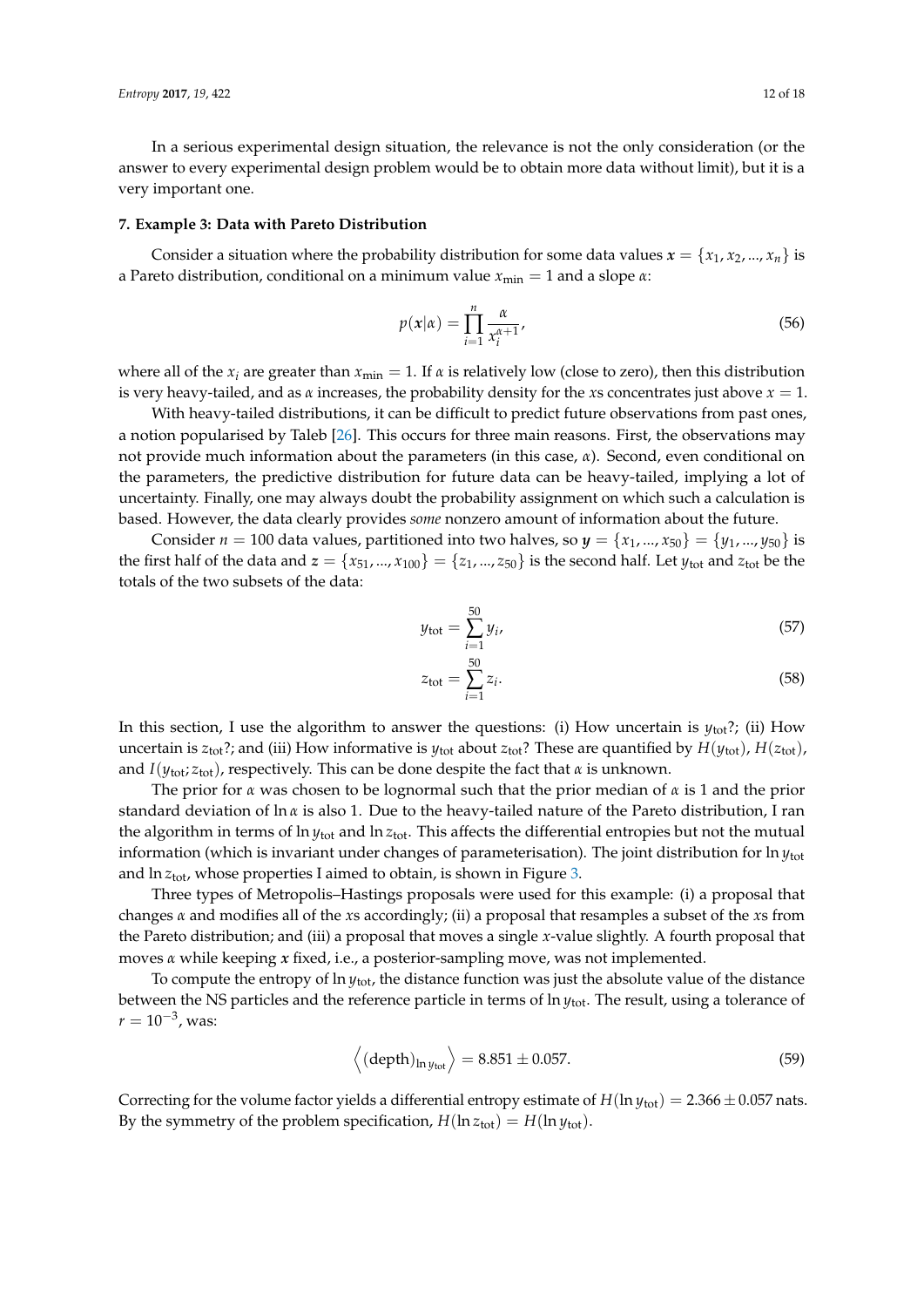<span id="page-12-0"></span>

**Figure 3.** The joint distribution for the log-sum of the first half of the 'Pareto data' and the second half. The goal is to calculate the entropy of the marginal distributions, the entropy of the joint distribution, and hence the mutual information. The distribution is quite heavy tailed despite the logarithms, and extends beyond the domain shown in this plot.

The joint entropy *H*(ln *y*tot, ln *z*tot) was also estimated by using a Euclidean distance function and a tolerance of 10−<sup>3</sup> . The result was

$$
\left\langle \left(\text{depth}\right)_{\left(\ln y_{\text{tot}}, \ln z_{\text{tot}}\right)} \right\rangle = 16.03 \pm 0.11. \tag{60}
$$

Applying the log-volume correction yields a differential entropy estimate of  $H(\ln v_{\text{tot}})$  ln  $z_{\text{tot}}$ ) =  $3.40 \pm 0.11$  nats. Therefore, the mutual information is

$$
I(y_{\text{tot}}; z_{\text{tot}}) = H(\ln y_{\text{tot}}) + H(\ln z_{\text{tot}}) - H(\ln y_{\text{tot}}, \ln z_{\text{tot}})
$$
(61)

$$
= 1.130 \pm 0.082 \text{ nats.}
$$
 (62)

The variance of this mutual information estimate was reduced by using a common sequence of reference points for the marginal and joint entropy runs. This is an instance of the 'common random numbers' technique [\(http://demonstrations.wolfram.com/](http://demonstrations.wolfram.com/TheMethodOfCommonRandomNumbersAnExample/) [TheMethodOfCommonRandomNumbersAnExample/\)](http://demonstrations.wolfram.com/TheMethodOfCommonRandomNumbersAnExample/). In short, for those reference particles with a large depth in terms of the  $\ln y_{\text{tot}}$  distance function, the depth in terms of the ( $\ln y_{\text{tot}}$ ,  $\ln z_{\text{tot}}$ ) distance function was also large. Since the mutual information involves a difference of the averages of these depths, it is more accurate to compute the average difference (i.e., compute the two depths using the same reference particle, to compute the difference between the two depths) than the difference of the averages.

## **8. Computational Cost and Limitations**

The computational resources needed to compute these quantities was quite large, as Nested Sampling appears in the inner loop of the algorithm. However, it is worth reflecting on the complexity of the calculation that has been done.

In a Bayesian inference problem with parameters  $\theta$  and data  $d$ , the mutual information is

<span id="page-12-1"></span>
$$
I(\theta; d) = \iint p(\theta, d) \ln \left[ \frac{p(\theta, d)}{p(\theta) p(d)} \right] d\theta d d,
$$
 (63)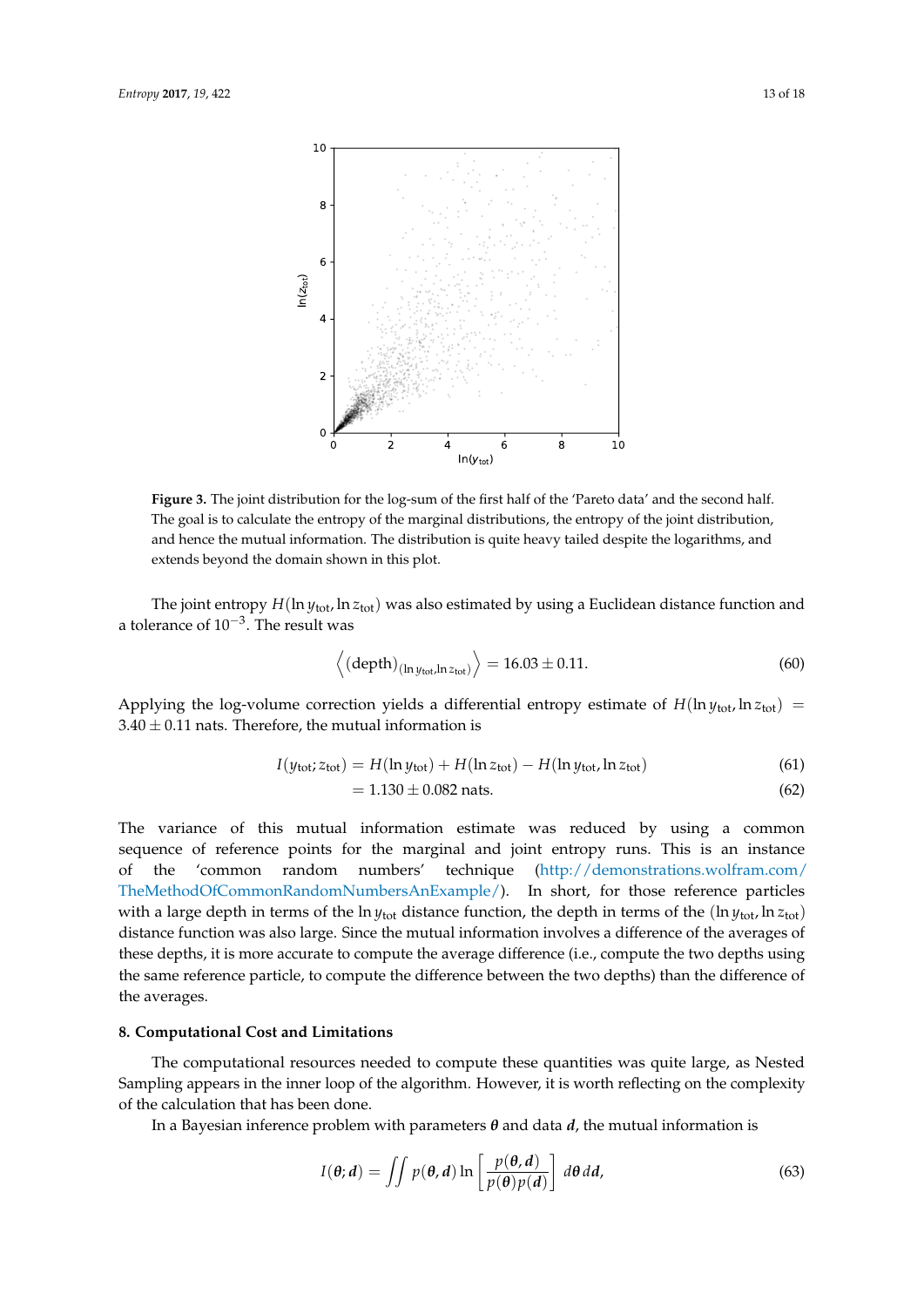and this measures the dependence between  $\theta$  and  $\dot{d}$ . A Monte Carlo strategy to evaluate this is to sample from  $p(\theta, d)$  and average the value of the logarithm, which involves computing the log-evidence

$$
\ln p(d) = \ln \left[ \int p(\theta) p(d|\theta) d\theta \right]
$$
 (64)

for each possible data set. Computing  $p(d)$  for even a single data set has historically been considered difficult.

However, if we want the mutual information between the data and *a subset of the parameters* (i.e., there are nuisance parameters we do not care about), things become even more tricky. Suppose we partition the parameters *θ* into important parameters *φ* and nuisance parameters *η*, such that we want to calculate the mutual information  $I(\phi; d)$ . This is given by

<span id="page-13-0"></span>
$$
I(\boldsymbol{\phi};\boldsymbol{d}) = \iint p(\boldsymbol{\phi},\boldsymbol{d}) \ln \left[ \frac{p(\boldsymbol{\phi},\boldsymbol{d})}{p(\boldsymbol{\phi})p(\boldsymbol{d})} \right] d\boldsymbol{\phi} d\boldsymbol{d}, \tag{65}
$$

which is equivalent to Equation [63](#page-12-1) but with *θ* replaced throughout by *φ*. However, this is an even more difficult calculation than before, as  $p(d|\phi)$ , the marginal likelihood function with the nuisance parameters integrated out, is typically unavailable in closed form. If we were to marginalise out the nuisance parameters *η* explicitly, this would give us Equation [65](#page-13-0) with every probability distribution written as an explicit integral over *η*:

$$
I(\boldsymbol{\phi};\boldsymbol{d}) = \iint \left( \int p(\boldsymbol{\phi},\boldsymbol{\eta}) p(\boldsymbol{d}|\boldsymbol{\phi},\boldsymbol{\eta}) \, d\boldsymbol{\eta} \right) \ln \left[ \frac{\int p(\boldsymbol{\phi},\boldsymbol{\eta}) p(\boldsymbol{d}|\boldsymbol{\phi},\boldsymbol{\eta}) \, d\boldsymbol{\eta}}{p(\boldsymbol{\phi}) \int p(\boldsymbol{\phi},\boldsymbol{\eta}) p(\boldsymbol{d}|\boldsymbol{\phi},\boldsymbol{\eta}) \, d\boldsymbol{\phi} \, d\boldsymbol{\eta}} \right] \, d\boldsymbol{\phi} \, d\boldsymbol{d}.
$$
 (66)

It should not be surprising that this is costly. Indeed, it seems possible to me that any *general* algorithm for computing entropies will have the property that NS (or a similar algorithm capable of measuring small volumes) appears in an inner loop, since entropies are sums of terms, each of which relates to the downset of a given statement — the downset of a statement *S* being the set of all statements that imply *S* [\[3\]](#page-16-2).

The current implementation of the algorithm (see Appendix  $B$ ) is in  $C++$  and has not been parallelised. Given the high computational costs, parallelisation should be attempted. This could follow the method of [\[21\]](#page-17-1), or alternatively, different threads could work on different reference particles simultaneously.

The algorithm as presented will tend to become less accurate on high dimensional problems, as the required depth of the runs will increase correspondingly, since many NS iterations will be required to get a high dimensional vector of quantities to be close to the reference vector. The accuracy of the ln(depth) estimates should degrade in proportion to  $\sqrt{{\rm (depth)}}$ , due to the Poisson-process nature of the  $- \ln X$  sequence.

Throughout this paper, the question of how to sample from the constrained distributions required by NS has not been discussed in detail. For the examples, I used the original Skilling [\[11\]](#page-16-10) suggestion of using a short MCMC run initialised at a surviving point. In some problems, this will not be effective, and this will cause the resulting estimates to be incorrect, as in standard Nested Sampling applications. Testing the sensitivity of the results to changes in the number of MCMC steps used is a simple way to increase one's confidence in the results, but is not a guarantee (no general guarantee can exist, because any algorithm based on sampling a subset of a space might miss a crucial but hard-to-locate dominant spike). Despite this weakness, I hope the algorithm will be useful in a wide range of applications.

**Acknowledgments:** I would like to thank John Skilling (Maximum Entropy Data Consultants) and the anonymous referee for their comments. It is a pleasure to thank the following people for interesting and helpful conversations about this topic, and/or comments on a draft: Ruth Angus (Flatiron Institute), Ewan Cameron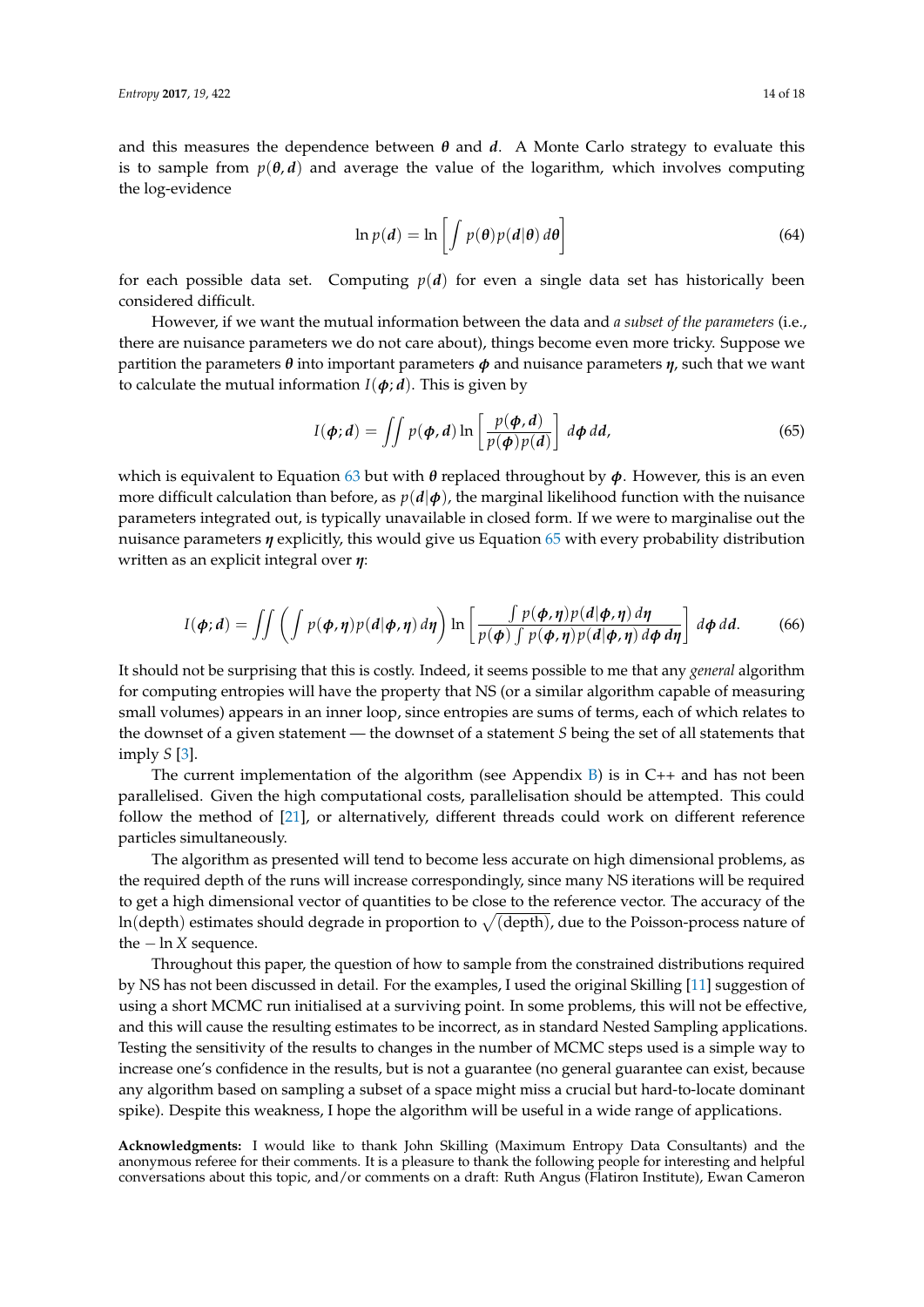(Oxford), James Curran (Auckland), Tom Elliott (Auckland), David Hogg (NYU), Kevin Knuth (SUNY Albany), Thomas Lumley (Auckland), Iain Murray (Edinburgh), Jared Tobin (jtobin.io). This work was supported by the Centre for eResearch at the University of Auckland.

**Conflicts of Interest:** The author declares no conflicts of interest.

# <span id="page-14-0"></span>**Appendix A. Precisional Questions**

The central issue about the value of a parameter  $\theta$  asks "what is the value of  $\theta$ , precisely?". However, in practice, we often don't need or want to know *θ* to arbitrary precision. Using the central issue can lead to counterintuitive results if you don't keep its specific definition in mind. For example, suppose *x* could take any integer value from 1 to 1 billion. If we learned the last digit of *x*, we will have ruled out nine tenths of the possibilities and therefore obtained a lot of information about the central issue. However, this information might be useless *for practical purposes*. If we learned the final digit was a 9, *x* could still be 9, or 19, or 29, any number ending in 9 up to 999,999,999.

In practice, we may want to ask a question that is different from the central issue. For example, suppose  $x \in \{1, ..., 10\}$  and we want to know the value of x to within a tolerance of  $\pm 1$ . Any of the following statements would resolve the issue:

- $x \in \{1, 2, 3\}$  and anything that implies it,
- $x \in \{2, 3, 4\}$  and anything that implies it,
- $x \in \{3, 4, 5\}$  and anything that implies it,
- and so on.

According to Knuth [\[3\]](#page-16-2), the entropy of a question is computed by applying the sum rule over all statements that would answer the question.

We can write the question of interest, *Q*, as a union of ideal questions (the ideal questions are downsets of statements: the set of all statements that imply *S* is the downset of *S* and is denoted  $\downarrow$  *S*):

$$
Q = [\downarrow (x \in \{1, 2, 3\})] \cup [\downarrow (x \in \{2, 3, 4\})] \cup [\downarrow (x \in \{3, 4, 5\})] \cup ...
$$
 (A1)

The entropy of this question is

$$
H(Q) = h_{1,2,3} \tag{A2}
$$

$$
+ (h_{2,3,4} - h_{2,3}) \tag{A3}
$$

$$
+ (h_{3,4,5} - h_{3,4}) \tag{A4}
$$

$$
+\dots \hspace{2.6cm} (A5)
$$

 $+(h_{8,9,10}-h_{8,9}),$  (A6)

where  $h_x = -P(x) \log P(x)$ .

# *Continuous Case*

Consider a probability density function  $f(x)$ , defined on the real line. The probability contained in an interval  $[x_0, x_0 + r]$ , which has length *r*, is

$$
\int_{x_0}^{x_0+r} f(x) dx = F(x_0+r) - F(x_0),
$$
 (A7)

where  $F(x)$  is the cumulative distribution function (CDF). This probability can be considered as a function of two variables,  $x_0$  and  $r$ , which I will denote by  $P(.)$ :

$$
P(x_0, r) = F(x_0 + r) - F(x_0).
$$
 (A8)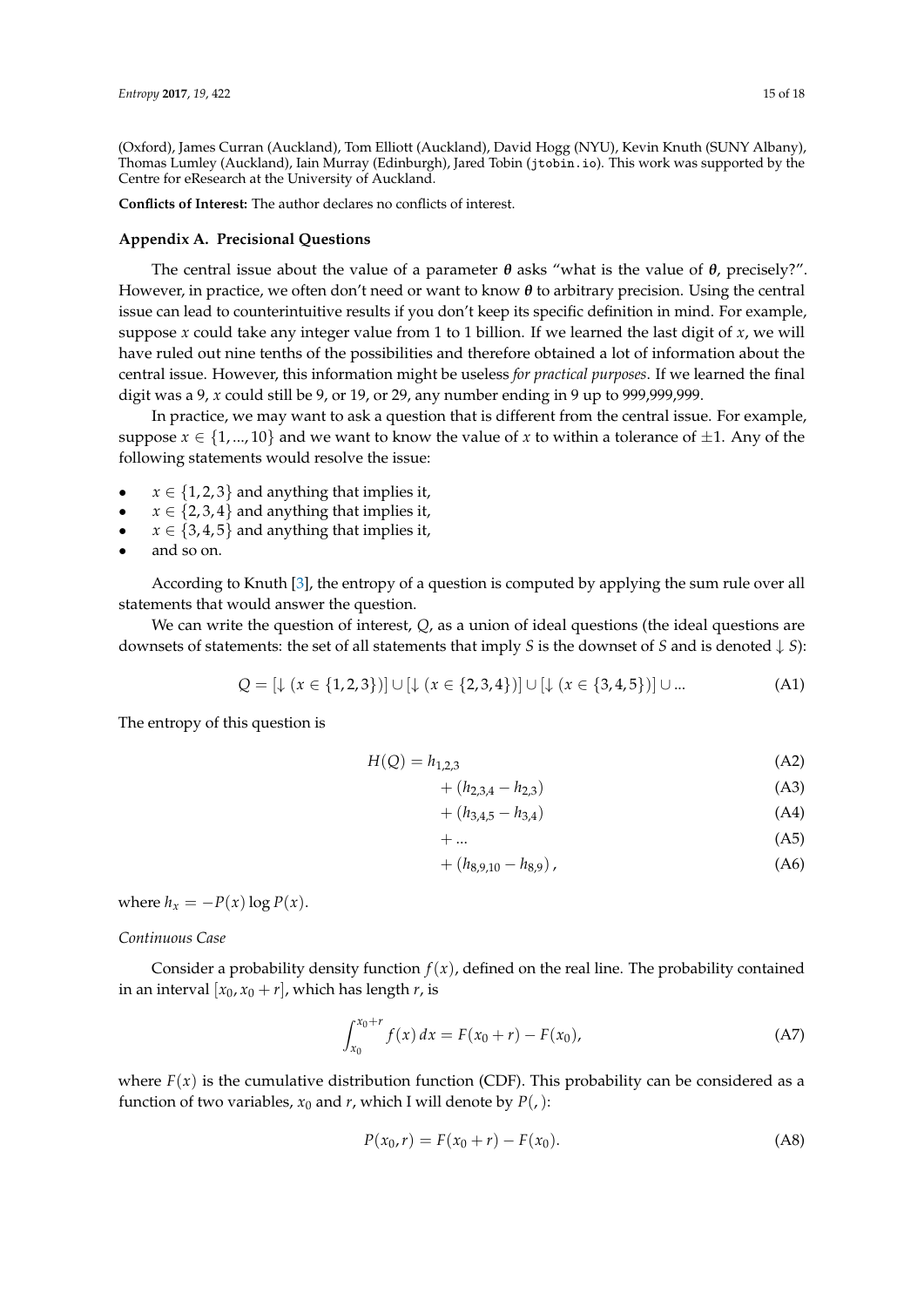The contribution of such an interval to an entropy expression is −*P* log *P*, i.e.,

$$
Q(x_0, r) = -P(x_0, r) \log P(x_0, r).
$$
 (A9)

Consider the rate of change of *Q* as the interval is shifted to the right, but with its width *r* held constant:

$$
\frac{\partial Q}{\partial x_0} = \frac{\partial}{\partial x_0} \left[ -P \log P \right] \tag{A10}
$$

$$
= -\left[1 + \log P(x_0, r)\right] \frac{\partial P}{\partial x_0} \tag{A11}
$$

$$
= -[1 + \log P(x_0, r)] [f(x_0 + r) - f(x_0)]. \tag{A12}
$$

Consider also the rate of change of *Q* as the interval is expanded to the right, while keeping its left edge fixed:

$$
\frac{\partial Q}{\partial r} = \frac{\partial}{\partial r} \left[ -P(x_0, r) \log P(x_0, r) \right]
$$
(A13)

$$
= -\left[1 + \log P(x_0, r)\right] \frac{\partial P}{\partial r}
$$
\n(A14)

$$
= -[1 + \log P(x_0, r)] f(x_0 + r).
$$
 (A15)

The entropy of the precisional question is built up from *Q* terms. The extra entropy from adding the interval  $[x_0, x_0 + r]$  and removing the overlap  $[x_0, x_0 + r - h]$ , for small *h*, is

$$
\delta H = Q(x_0, r) - Q(x_0, r - h) \tag{A16}
$$

$$
= h \frac{\partial Q}{\partial r} \tag{A17}
$$

$$
= -h\left[1 + \log P(x_0, r)\right]f(x_0 + r). \tag{A18}
$$

Therefore, the overall entropy is

$$
H = -\int_{-\infty}^{\infty} \left[1 + \log P(x - r, r)\right] f(x) dx \tag{A19}
$$

$$
= -\int_{-\infty}^{\infty} (1 + \log [F(x) - F(x - r)]) f(x) dx.
$$
 (A20)

Interestingly, calculating the log-probability of an interval to the right of *x* gives an equivalent result:

$$
H' = -\int_{-\infty}^{\infty} \left(1 + \log\left[F(x+r) - F(x)\right]\right) f(x) dx \tag{A21}
$$

$$
=H.\tag{A22}
$$

This is not quite the same as the expected log-probability calculated by the version of the algorithm proposed in this paper (when the tolerance is not small). However, the algorithm can be made to estimate the entropy of the precisional question, by redefining the distance function. For a one-dimensional quantity of interest, the distance function can be defined such that  $d(x; x_{ref})$  can only ever be below *r* if  $x < x_{ref}$  (or alternatively, if  $x > x_{ref}$ ).

# <span id="page-15-0"></span>**Appendix B. Software**

A C++ implementation of the algorithm is available in a git repository located at

https://github.com/eggplantbren/InfoNest

and can be obtained using the following git command, executed in a terminal: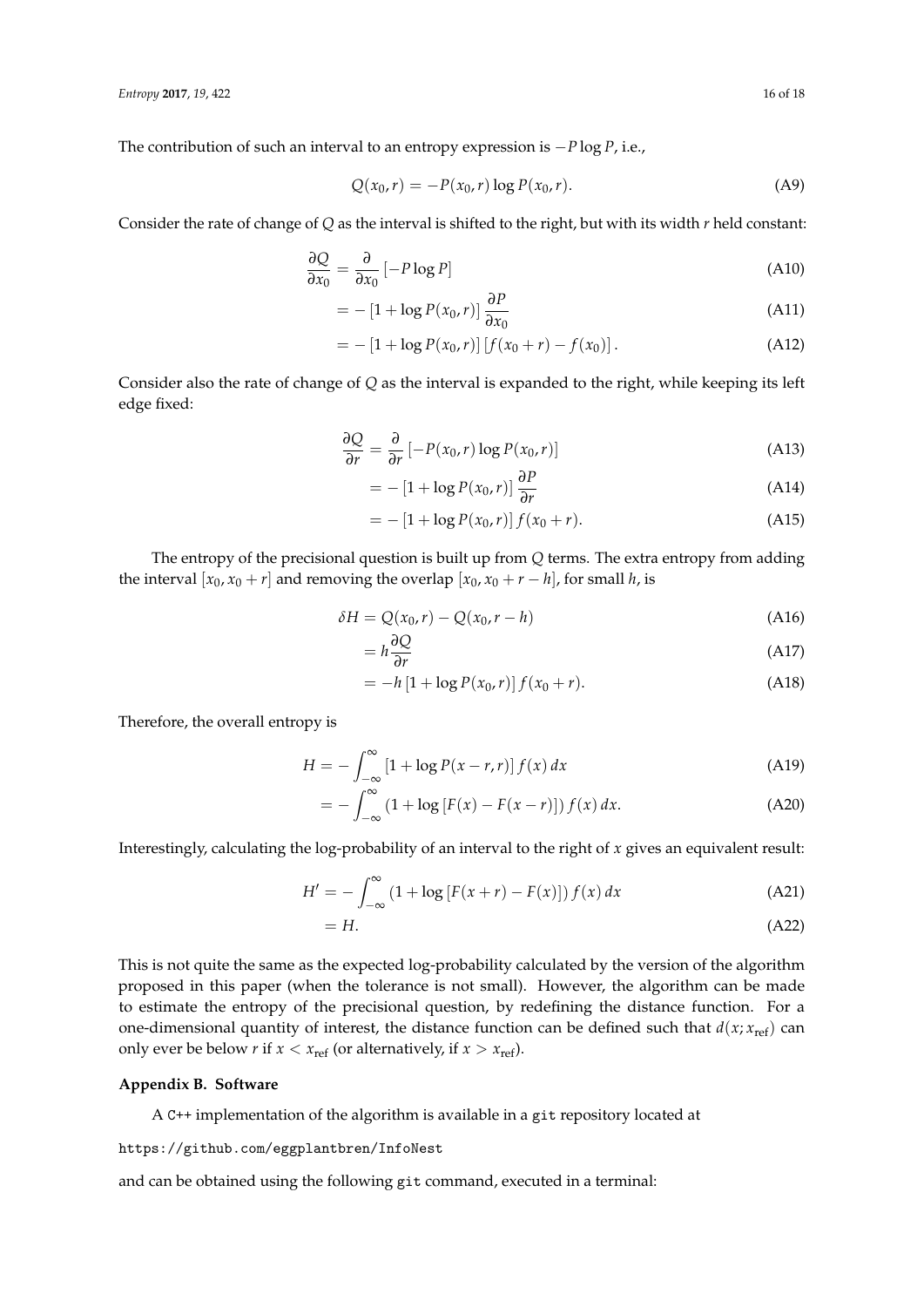# git clone https://github.com/eggplantbren/InfoNest

The following will compile the code and execute the first example from the paper:

```
cd InfoNest/cpp
make
./main
```
The algorithm will run for 1000 'reps', i.e., 1000 samples of *θ*ref, which is time consuming. Output is saved to output.txt. At any time, you can execute the Python script postprocess.py to get an estimate of the depth:

```
python postprocess.py
```
By default, postprocess.py estimates the depth with a tolerance of  $r\,=\,10^{-3}.$  This value can be changed by calling the postprocess function with a different value of its argument tol. E.g., postprocess.py can be edited so that its last line is postprocess(tol=0.01) instead of postprocess().

The numerical parameters, and the choice of which problem is being solved, are specified in main.cpp. The default problem is the first example from the paper. For Example 2, since it is a conditional entropy that is being estimated (which requires a slight modification to the algorithm), an additional argument InfoNest::Mode::conditional\_entropy must be passed to the InfoNest::execute function.

# **References**

- <span id="page-16-0"></span>1. Shannon, C.E. A mathematical theory of communication. *Bell Syst. Tech. J.* **1948**, *27*, 379–423.
- <span id="page-16-1"></span>2. Cover, T.M.; Thomas, J.A. *Elements of Information Theory*; Wiley & Sons, Hoboken, NJ, USA, 2012.
- <span id="page-16-2"></span>3. Knuth, K.H. Toward question-asking machines: The logic of questions and the inquiry calculus. In Proceedings of the 10th International Workshop On Artificial Intelligence and Statistics, Barbados, 6–8 January 2005.
- <span id="page-16-3"></span>4. Knuth, K.H.; Skilling, J. Foundations of inference. *Axioms* **2012**, *1*, 38–73.
- <span id="page-16-4"></span>5. Caticha, A.; Giffin, A. Updating probabilities. *AIP Conf. Proc.* **2006**, *31*, doi:10.1063/1.2423258.
- <span id="page-16-5"></span>6. Szabó, Z. Information theoretical estimators toolbox. *J. Mach. Learn. Res.* **2014**, *15*, 283–287.
- <span id="page-16-6"></span>7. Jaynes, E.T. *Probability theory: The logic of science*; Cambridge university press: New York, NY, USA, 2003.
- <span id="page-16-7"></span>8. MacKay, D.J. *Information Theory, Inference and Learning Algorithms*; Cambridge university press: New York, NY, USA, 2003.
- <span id="page-16-8"></span>9. Caticha, A. Lectures on probability, entropy, and statistical physics. *arXiv* **2008**, arXiv:0808.0012.
- <span id="page-16-9"></span>10. Bernardo, J.M. Reference analysis. *Handb. Stat.* **2005**, *25*, 17–90.
- <span id="page-16-10"></span>11. Skilling, J. Nested sampling for general Bayesian computation. *Bayesian anal.* **2006**, *1*, 833–859.
- <span id="page-16-11"></span>12. Feroz, F.; Hobson, M.; Bridges, M. MultiNest: An efficient and robust Bayesian inference tool for cosmology and particle physics. *Mon. Not. R. Astron. Soc.* **2009**, *398*, 1601–1614.
- 13. Brewer, B.J.; Pártay, L.B.; Csányi, G. Diffusive nested sampling. *Stat. Comput.* **2011**, *21*, 649–656.
- <span id="page-16-12"></span>14. Handley, W.; Hobson, M.; Lasenby, A. PolyChord: Next-generation nested sampling. *Mon. Not. R. Astron. Soc.* **2015**, *453*, 4384–4398.
- <span id="page-16-13"></span>15. Knuth, K.H.; Habeck, M.; Malakar, N.K.; Mubeen, A.M.; Placek, B. Bayesian evidence and model selection. *Digit. Signal Process.* **2015**, *47*, 50–67.
- 16. Pullen, N.; Morris, R.J. Bayesian model comparison and parameter inference in systems biology using nested sampling. *PLoS ONE* **2014**, *9*, e88419.
- <span id="page-16-14"></span>17. Brewer, B.J.; Donovan, C.P. Fast Bayesian inference for exoplanet discovery in radial velocity data. *Mon. Not. R. Astron. Soc.* **2015**, *448*, 3206–3214.
- <span id="page-16-15"></span>18. Pártay, L.B.; Bartók, A.P.; Csányi, G. Efficient sampling of atomic configurational spaces. *J. Phys. Chem. B* **2010**, *114*, 10502–10512.
- 19. Baldock, R.J.; Pártay, L.B.; Bartók, A.P.; Payne, M.C.; Csányi, G. Determining pressure-temperature phase diagrams of materials. *Phys. Rev. B* **2016**, *93*, 174108.